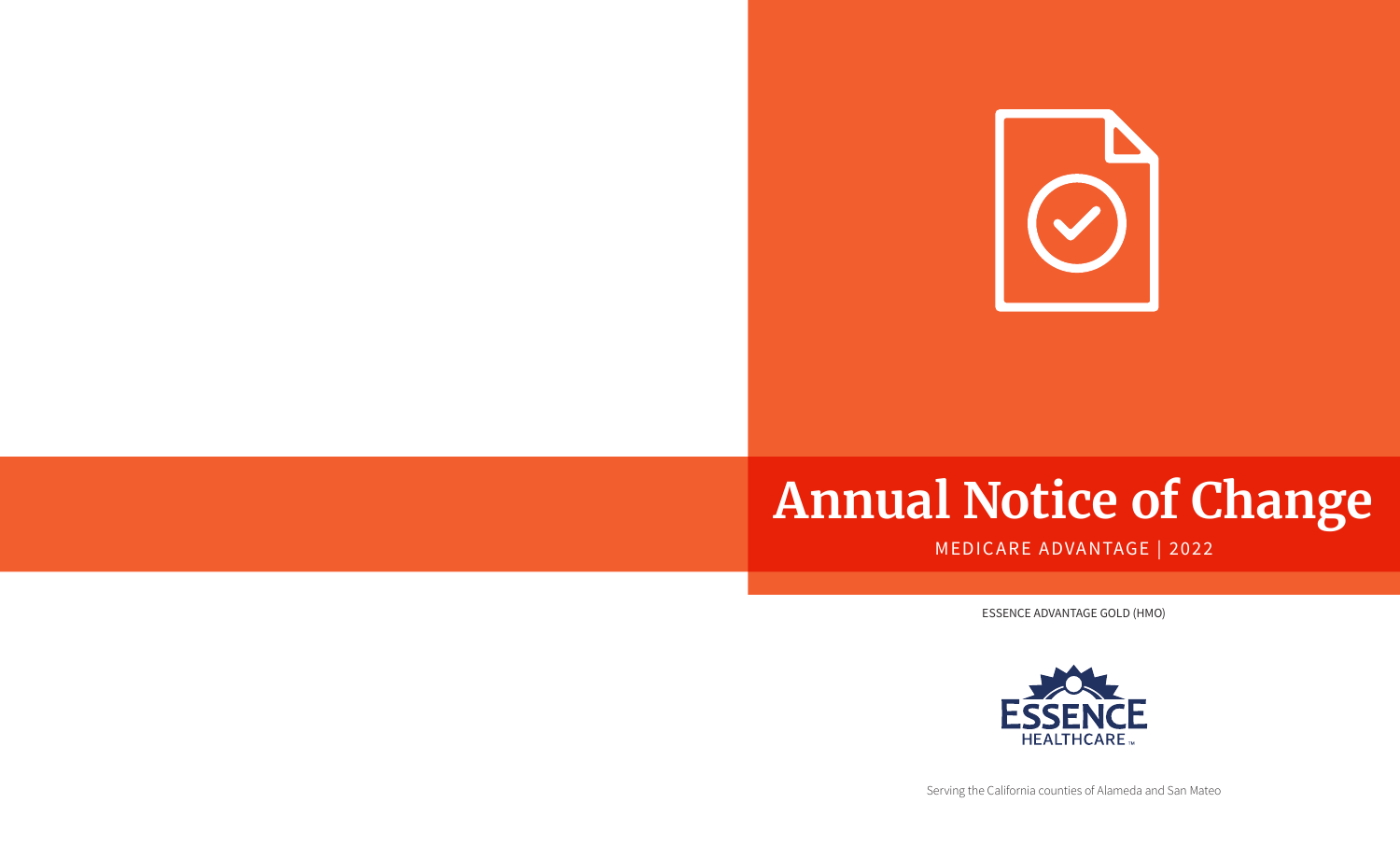# **Essence Advantage Gold (HMO) offered by Essence Healthcare**

# **Annual Notice of Changes for 2022**

You are currently enrolled as a member of Stanford Health Care Advantage Gold. Next year, there will be some changes to the plan's costs and benefits*. This booklet tells about the changes.*

• **You have from October 15 until December 7 to make changes to your Medicare coverage for next year.**

#### **What to do now**

**1. ASK:** Which changes apply to you

 $\Box$  Check the changes to our benefits and costs to see if they affect you.

- It's important to review your coverage now to make sure it will meet your needs next year.
- Do the changes affect the services you use?
- Look in Sections 2.5 and 2.6 for information about benefit and cost changes for our plan.

 $\Box$  Check the changes in the booklet to our prescription drug coverage to see if they affect you.

- Will your drugs be covered?
- Are your drugs in a different tier, with different cost sharing?
- Do any of your drugs have new restrictions, such as needing approval from us before you fill your prescription?
- Can you keep using the same pharmacies? Are there changes to the cost of using this pharmacy?
- Review the 2022 Drug List and look in Section 2.6 for information about changes to our drug coverage.
- Your drug costs may have risen since last year. Talk to your doctor about lower cost alternatives that may be available for you; this may save you in annual out-of-pocket costs throughout the year. To get additional information on drug prices visit [Go.Medicare.gov/DrugPrices](https://go.medicare.gov/drugprices) and click the "dashboards" link in the middle of the second Note toward the bottom of the page. These dashboards highlight which manufacturers have been increasing their prices and also show other year-to-year drug price information. Keep in mind that your plan benefits will determine exactly how much your own drug costs may change.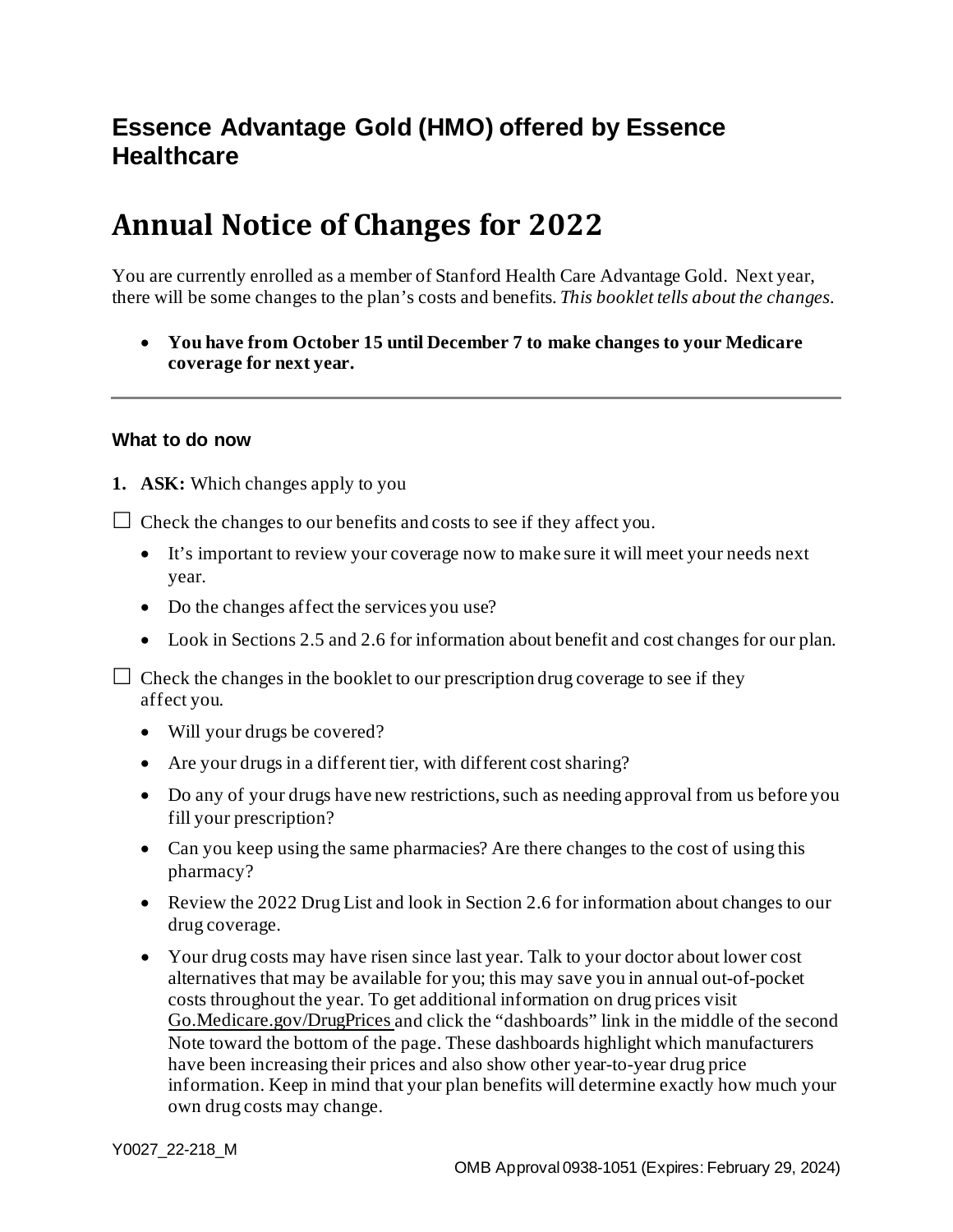$\Box$  Check to see if your doctors and other providers will be in our network next year.

- Are your doctors, including specialists you see regularly, in our network?
- What about the hospitals or other providers you use?
- Look in Section 2.3 for information about our Provider/Pharmacy Directory.
- $\Box$  Think about your overall health care costs.
	- How much will you spend out-of-pocket for the services and prescription drugs you use regularly?
	- How much will you spend on your premium and deductibles?
	- How do your total plan costs compare to other Medicare coverage options?
- $\Box$  Think about whether you are happy with our plan.
- **2. COMPARE:** Learn about other plan choices

 $\Box$  Check coverage and costs of plans in your area.

- Use the personalized search feature on the Medicare Plan Finder at [www.medicare.gov/plan-compare](http://www.medicare.gov/plan-compare) website.
- Review the list in the back of your *Medicare & You 2022* handbook.
- Look in Section 4 to learn more about your choices.

 $\Box$  Once you narrow your choice to a preferred plan, confirm your costs and coverage on the plan's website.

- **3. CHOOSE:** Decide whether you want to change your plan
	- If you don't join another plan by December 7, 2021, you will be enrolled in Essence Advantage Gold.
	- To change to a **different plan** that may better meet your needs, you can switch plans between October 15 and December 7.
- **4. ENROLL:** To change plans, join a plan between **October 15** and **December 7, 2021**
	- If you don't join another plan by **December 7, 2021**, you will be enrolled in Essence Advantage Gold.
	- If you join another plan by December 7, 2021, your new coverage will start on January 1, 2022. You will be automatically disenrolled from your current plan.

### **Additional Resources**

- This document is available for free in Spanish and Chinese*.*
- Please contact our Customer Service number at 1-855-996-8422 for additional information. (TTY users should call 711). Hours are 8 a.m. to 8 p.m., seven days a week.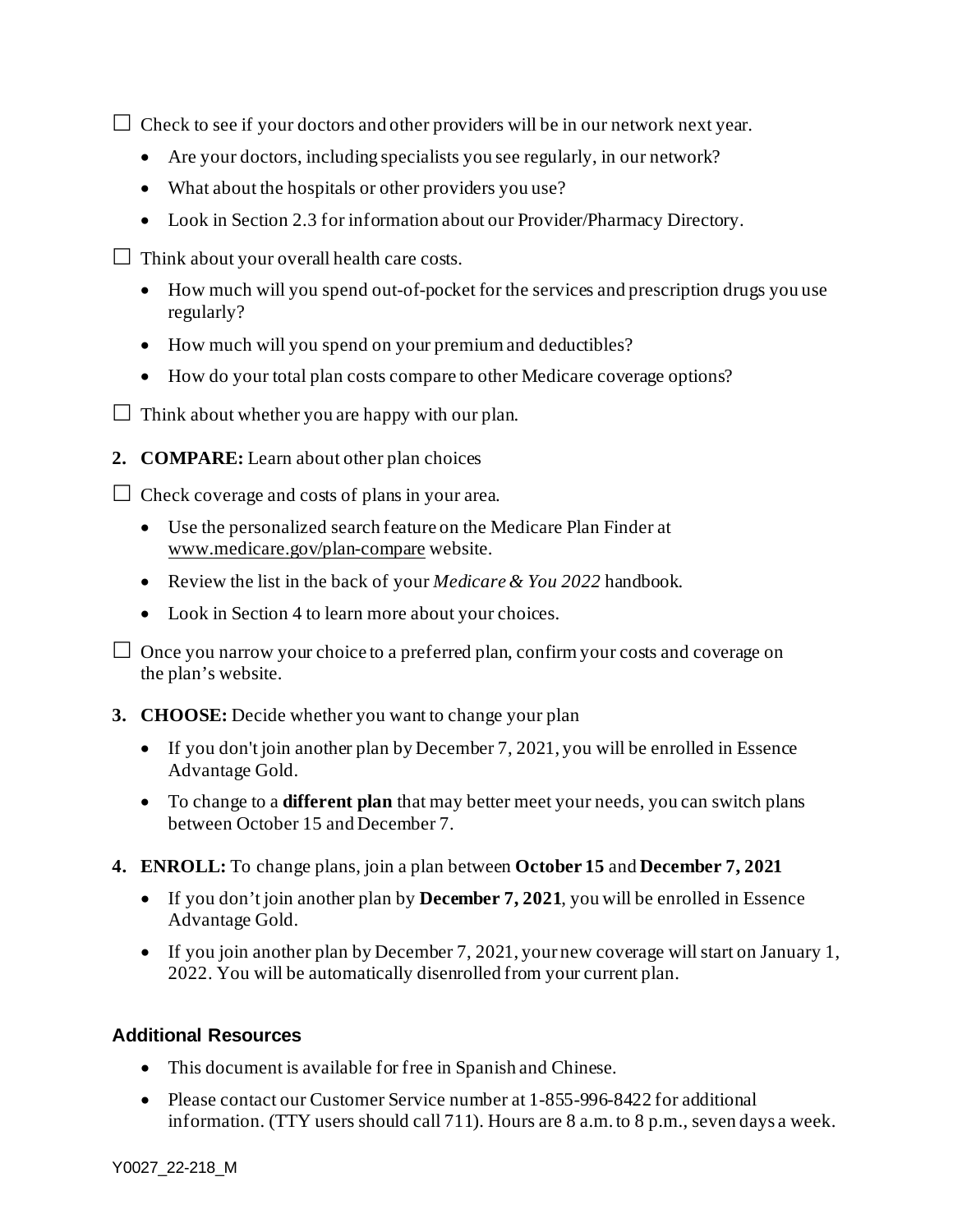You may reach a messaging service on weekends from April 1 through September 30 and holidays. Please leave a message and your call will be returned the next business day.

- ATENCIÓN: Si habla español, tiene a su disposición servicios gratuitos de asistencia lingüística. Llame al 1-855-996-8422 (TTY: 711).
- 注意:如果您使用繁體中文,您可以免費獲得語言援助服務。請致電 1-855-996-8422 (TTY: 711).
- This document may be available in other formats such as braille, large print or other alternate formats.
- **Coverage under this Plan qualifies as Qualifying Health Coverage (QHC)** and satisfies the Patient Protection and Affordable Care Act's (ACA) individual shared responsibility requirement. Please visit the Internal Revenue Service (IRS) website at [www.irs.gov/Affordable-Care-Act/Individuals-and-Families](http://www.irs.gov/Affordable-Care-Act/Individuals-and-Families) for more information.

#### **About Essence Advantage Gold**

- Essence Healthcare is an HMO plan with a Medicare contract. Enrollment in Essence Healthcare depends on contract renewal.
- Essence Healthcare es un plan HMO con un contrato con Medicare. La inscripción en Essence Healthcare depende de la renovación del contrato.
- Essence Healthcare 是一項簽有 Medicare 合約的 HMO 計劃。能否在 Essence Healthcare 註冊參保視合約續簽情況而定。
- When this booklet says "we," "us," or "our," it means Essence Healthcare When it says "plan" or "our plan," it means Essence Advantage Gold.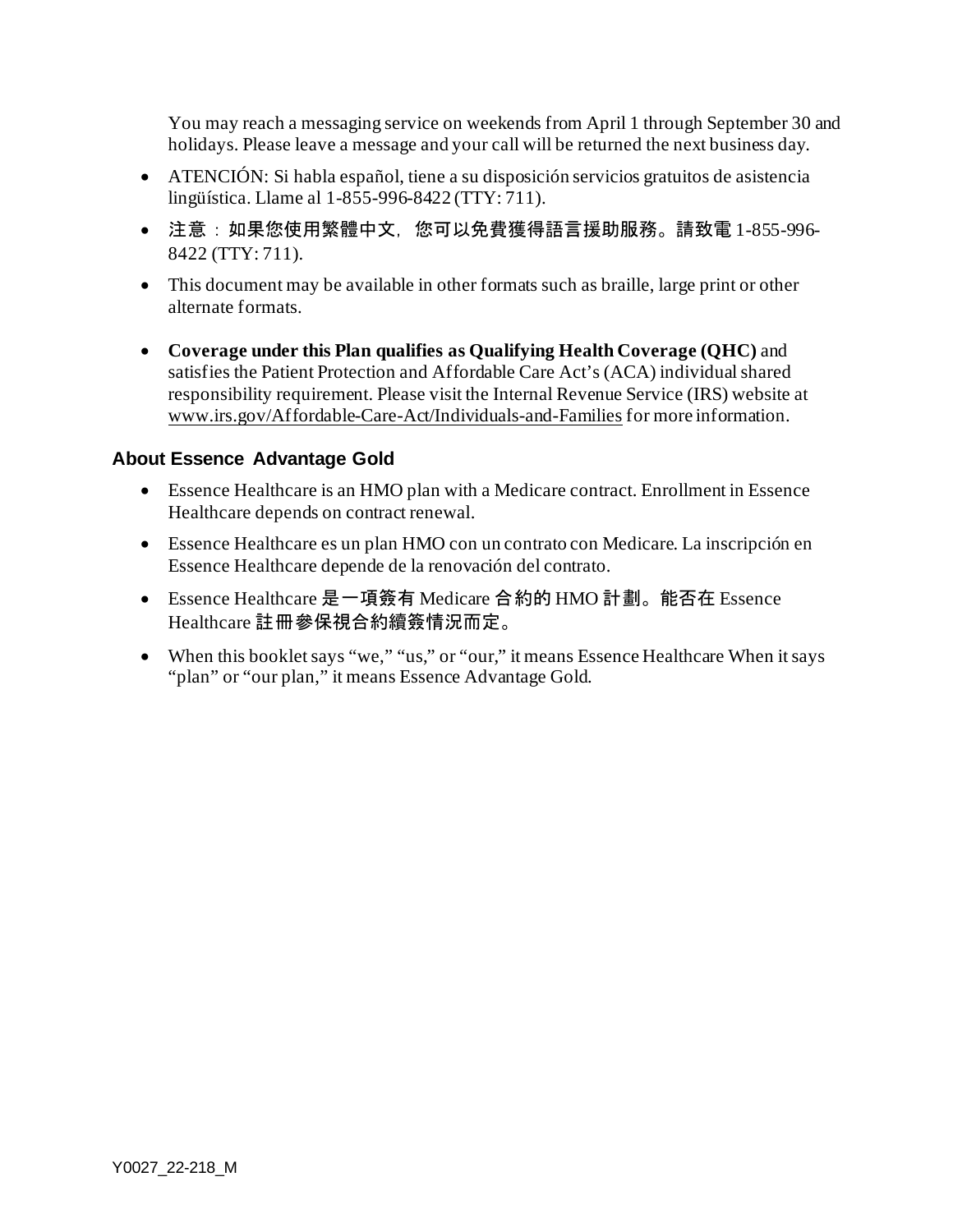# **Summary of Important Costs for 2022**

The table below compares the 2021 costs and 2022 costs for Essence Advantage Gold in several important areas. **Please note this is only a summary of changes**. A copy of the *Evidence of Coverage* is located on our website at [www.EverythingEssence.com](http://www.everythingessence.com/). You may also call Customer Service to ask us to mail you an *Evidence of Coverage*.

| Cost                                                                                                                                                                                                                                                                                                                                                          | $2021$ (this year)                                                                                | $2022$ (next year)                                                                                |
|---------------------------------------------------------------------------------------------------------------------------------------------------------------------------------------------------------------------------------------------------------------------------------------------------------------------------------------------------------------|---------------------------------------------------------------------------------------------------|---------------------------------------------------------------------------------------------------|
| Monthly plan premium*<br>* Your premium may be higher or<br>lower than this amount. See<br>Section 1.1 for details.                                                                                                                                                                                                                                           | \$69                                                                                              | \$59                                                                                              |
| <b>Maximum out-of-pocket amount</b><br>This is the most you will pay<br>out-of-pocket for your covered Part<br>A and Part B services.<br>(See Section 1.2 for details.)                                                                                                                                                                                       | \$6,500                                                                                           | \$5,900                                                                                           |
| <b>Doctor office visits</b>                                                                                                                                                                                                                                                                                                                                   | Primary care visits:<br>\$10 per visit<br>Specialist visits:<br>\$30 per visit                    | Primary care visits:<br>\$5 per visit<br>Specialist visits:<br>\$35 per visit                     |
| <b>Inpatient hospital stays</b><br>Includes inpatient acute, inpatient<br>rehabilitation, long-term care<br>hospitals and other types of<br>inpatient hospital services.<br>Inpatient hospital care starts the<br>day you are formally admitted to<br>the hospital with a doctor's order.<br>The day before you are discharged<br>is your last inpatient day. | \$275 copay per day, per<br>stay: Days 1-7.<br>\$0 copay per day, per<br>stay: Days 8 and beyond. | \$315 copay per day, per<br>stay: Days 1-7.<br>\$0 copay per day, per<br>stay: Days 8 and beyond. |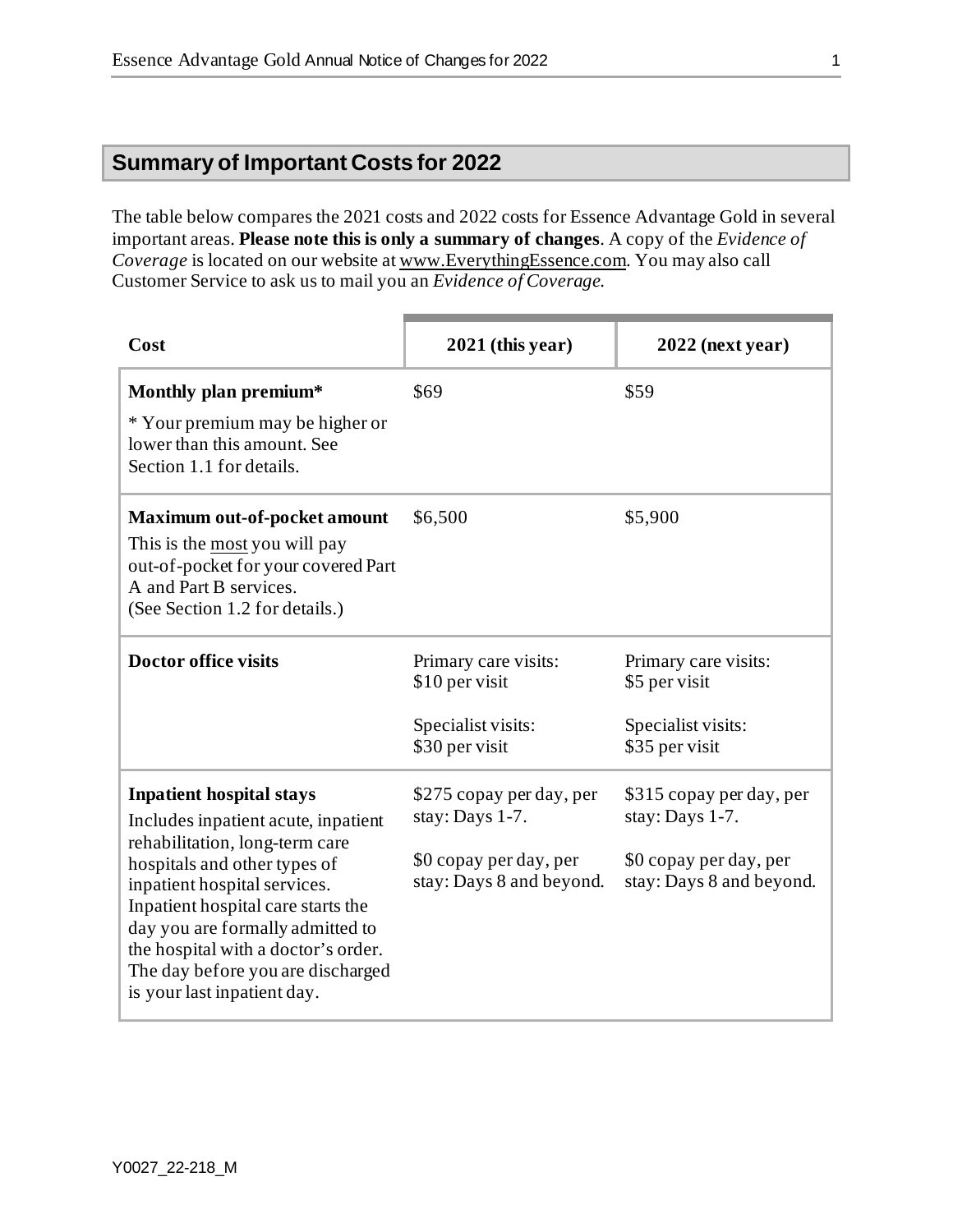| Cost                                                                                                                                                                                                                                                                                                           | $2021$ (this year)                                                   | $2022$ (next year)                                                             |
|----------------------------------------------------------------------------------------------------------------------------------------------------------------------------------------------------------------------------------------------------------------------------------------------------------------|----------------------------------------------------------------------|--------------------------------------------------------------------------------|
| Part D prescription drug<br>coverage<br>(See Section 1.6 for details.)                                                                                                                                                                                                                                         | Deductible: \$250<br>(Applies to drugs in tiers<br>$3, 4$ and $5)$   | Deductible: \$0                                                                |
| To find out which drugs are Select<br>Insulins, review the most recent                                                                                                                                                                                                                                         | Copay/Coinsurance<br>during the Initial<br><b>Coverage Stage:</b>    | Copay/Coinsurance<br>during the Initial<br>Coverage Stage:                     |
| Drug List we provided<br>electronically. You can identify<br>Select Insulins by looking for a<br>"SI" label on the Drug List. If you<br>have questions about the Drug List,<br>you can also call Customer Service<br>(phone numbers for Customer<br>Service are printed on the back<br>cover of this booklet). | <b>Standard Cost Share</b><br>Pharmacy 30-day<br><b>Supply</b>       | <b>Standard Cost Share</b><br><b>Pharmacy 30-day</b><br><b>Supply</b>          |
|                                                                                                                                                                                                                                                                                                                | Drug Tier 1:<br>\$5 copay                                            | Drug Tier 1:<br>\$5 copay                                                      |
|                                                                                                                                                                                                                                                                                                                | Drug Tier 2:<br>$\bullet$<br>$$15$ copay                             | Drug Tier 2:<br>$$15$ copay                                                    |
|                                                                                                                                                                                                                                                                                                                | Select Insulins:<br>Not offered                                      | Select Insulins:<br>Offered with a<br>$$15$ copay                              |
|                                                                                                                                                                                                                                                                                                                | Drug Tier 3:<br>\$47 copay<br><b>Select Insulins:</b><br>Not offered | Drug Tier 3:<br>\$47 copay<br>Select Insulins:<br>Offered with a<br>\$35 copay |
|                                                                                                                                                                                                                                                                                                                | Drug Tier 4:<br>$$100$ copay                                         | Drug Tier 4:<br>$$100$ copay                                                   |
|                                                                                                                                                                                                                                                                                                                | Drug Tier 5:<br>28% coinsurance                                      | Drug Tier 5:<br>33% coinsurance                                                |
|                                                                                                                                                                                                                                                                                                                | Drug Tier 6:<br>\$2 copay                                            | Drug Tier 6:<br>\$0 copay                                                      |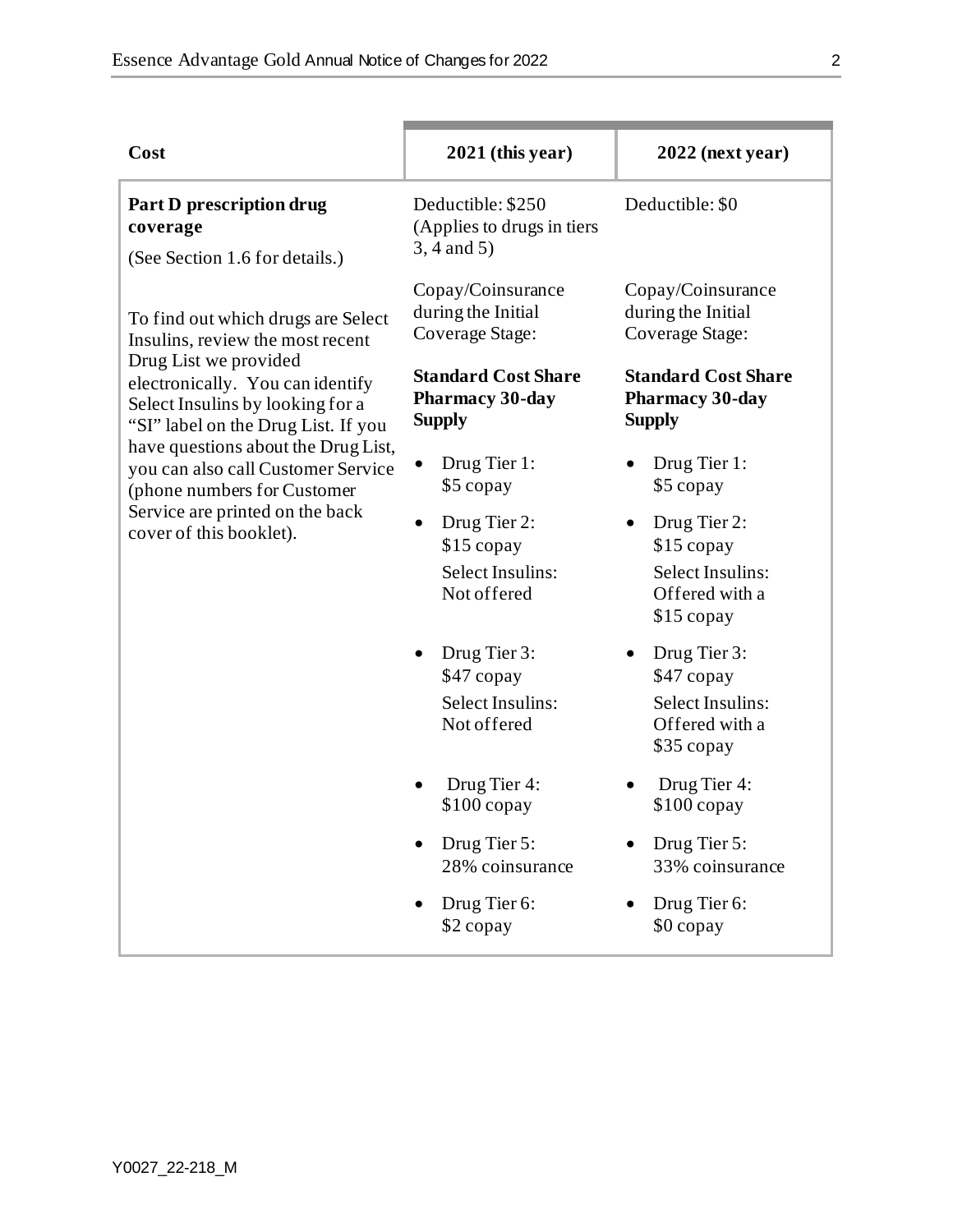# *Annual Notice of Changes* **for 2022 Table of Contents**

| <b>SECTION 1</b> |                                                        |  |
|------------------|--------------------------------------------------------|--|
| <b>SECTION 2</b> |                                                        |  |
|                  |                                                        |  |
|                  |                                                        |  |
|                  |                                                        |  |
|                  |                                                        |  |
|                  |                                                        |  |
|                  |                                                        |  |
| <b>SECTION 3</b> |                                                        |  |
| <b>SECTION 4</b> |                                                        |  |
|                  |                                                        |  |
|                  |                                                        |  |
| <b>SECTION 5</b> |                                                        |  |
| <b>SECTION 6</b> | Programs That Offer Free Counseling about Medicare  20 |  |
| <b>SECTION 7</b> |                                                        |  |
| <b>SECTION 8</b> |                                                        |  |
|                  |                                                        |  |
|                  |                                                        |  |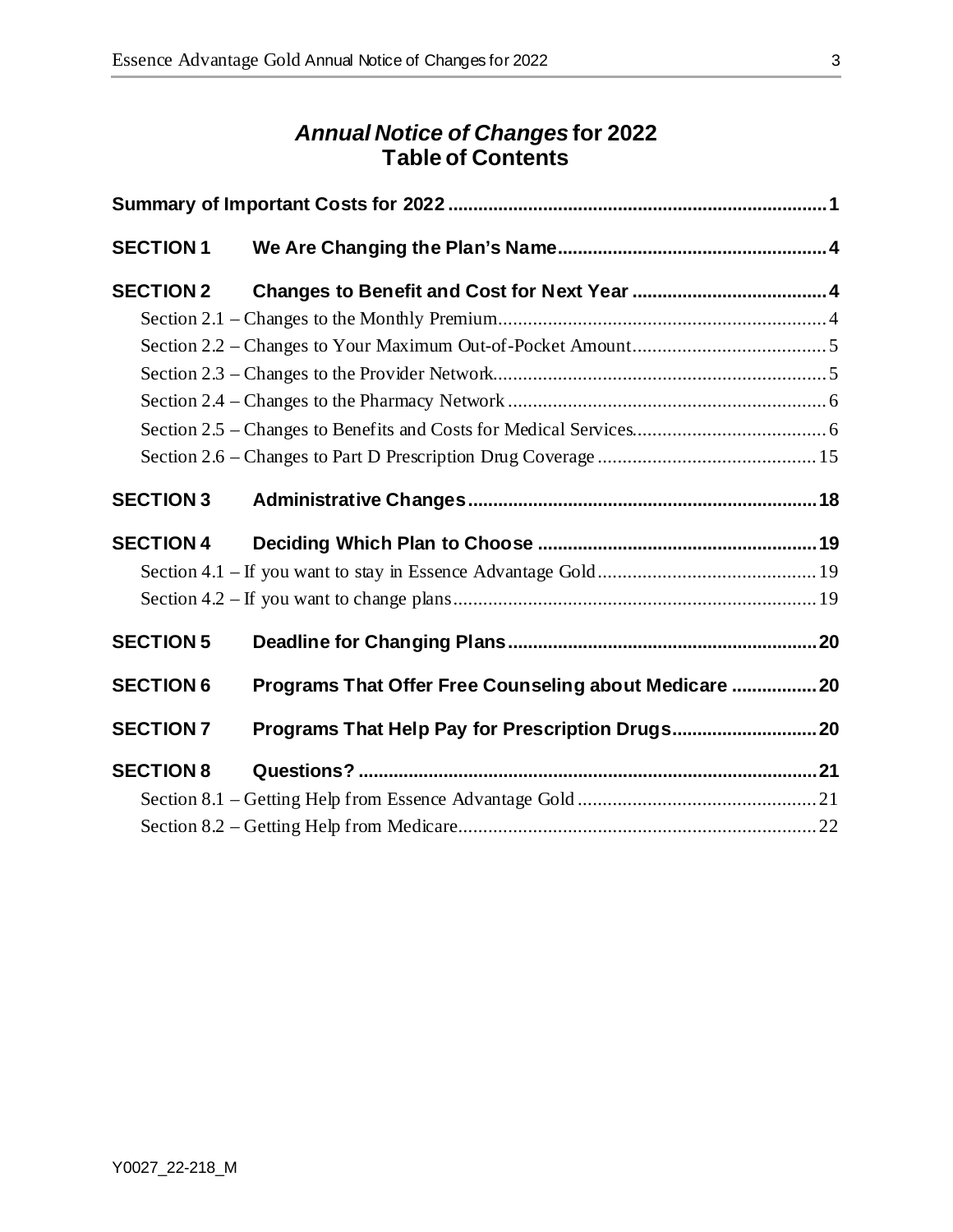# **SECTION 1 We Are Changing the Plan's Name**

On January 1, 2022, our plan name will change from Stanford Health Care Advantage Gold to Essence Advantage Gold*.* 

We will be sending new member ID cards for plan year 2022 to you in the mail and all plan year 2022 member communications will have the Essence Advantage Gold plan name.

# **SECTION 2 Changes to Benefit and Cost for Next Year**

#### **Section 2.1 – Changes to the Monthly Premium**

| Cost                                                                                                                                                                                                    | $2021$ (this year) | $2022$ (next year)                                                                                                |
|---------------------------------------------------------------------------------------------------------------------------------------------------------------------------------------------------------|--------------------|-------------------------------------------------------------------------------------------------------------------|
| <b>Monthly premium</b><br>(You must also continue to pay your<br>Medicare Part B premium.)                                                                                                              | \$69               | \$59                                                                                                              |
| Monthly optional supplemental benefits<br>premium<br>For more information, see Chapter 4,<br>Section 2.2, Extra "optional"<br>supplemental" benefits you can buy, in<br>your 2022 Evidence of Coverage. | \$20               | \$20 for OSB Package<br>1 (Dental (DHMO)<br>and Vision)<br>\$38 for OSB Package<br>2 (Dental (PPO) and<br>Vision) |

- Your monthly plan premium will be *more* if you are required to pay a lifetime Part D late enrollment penalty for going without other drug coverage that is at least as good as Medicare drug coverage (also referred to as "creditable coverage") for 63 days or more.
- If you have a higher income, you may have to pay an additional amount each month directly to the government for your Medicare prescription drug coverage.
- Your monthly premium will be *less* if you are receiving "Extra Help" with your prescription drug costs. Please see Section 7 regarding "Extra Help" from Medicare.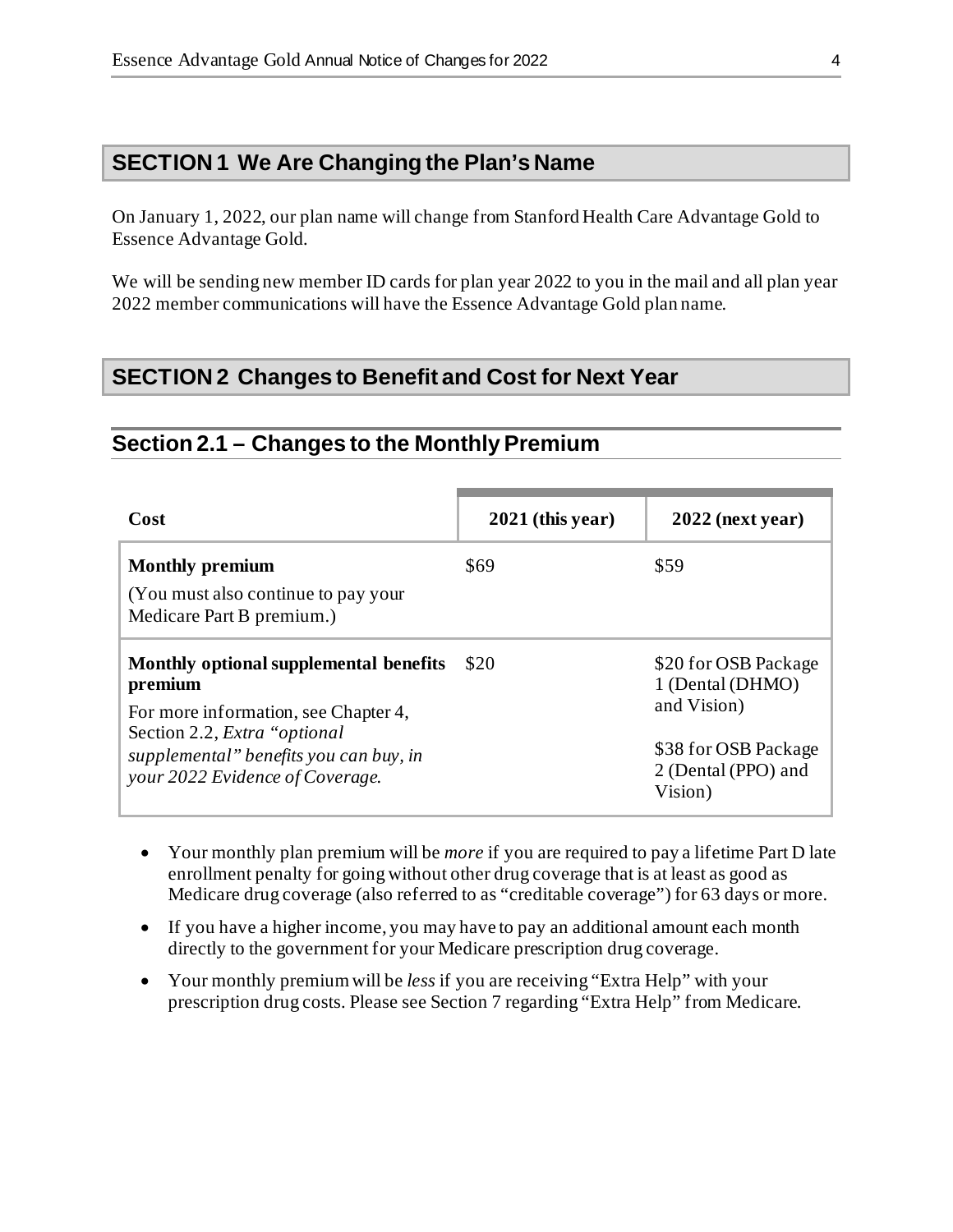# **Section 2.2 – Changes to Your Maximum Out-of-Pocket Amount**

To protect you, Medicare requires all health plans to limit how much you pay "out-of-pocket" during the year. This limit is called the "maximum out-of-pocket amount." Once you reach this amount, you generally pay nothing for covered Part A and Part B services for the rest of the year.

| Cost                                                                                                                                                                                                                                      | $2021$ (this year) | $2022$ (next year)                                                                                                                                                                                        |
|-------------------------------------------------------------------------------------------------------------------------------------------------------------------------------------------------------------------------------------------|--------------------|-----------------------------------------------------------------------------------------------------------------------------------------------------------------------------------------------------------|
| Maximum out-of-pocket amount                                                                                                                                                                                                              | \$6,500            | \$5,900                                                                                                                                                                                                   |
| Your costs for covered medical<br>services (such as copays count<br>toward your maximum out-of-<br>pocket amount. Your plan premium<br>and your costs for prescription<br>drugs do not count toward your<br>maximum out-of-pocket amount. |                    | Once you have paid<br>\$5,900 out-of-pocket for<br>covered Part A and Part B<br>services, you will pay<br>nothing for your covered<br>Part A and Part B services<br>for the rest of the calendar<br>year. |

#### **Section 2.3 – Changes to the Provider Network**

There are changes to our network of providers for next year. An updated Provider/Pharmacy Directory is located on our website at [www.EverythingEssence.com.](http://www.everythingessence.com/) You may also call Customer Service for updated provider information or to ask us to mail you a Provider/Pharmacy Directory. **Please review the 2022 Provider/Pharmacy Directory to see if your providers (primary care provider, specialists, hospitals, etc.) are in our network**.

It is important that you know that we may make changes to the hospitals, doctors and specialists (providers) that are part of your plan during the year. There are a number of reasons why your provider might leave your plan, but if your doctor or specialist does leave your plan, you have certain rights and protections summarized below:

- Even though our network of providers may change during the year, we must furnish you with uninterrupted access to qualified doctors and specialists.
- We will make a good faith effort to provide you with at least 30 days' notice that your provider is leaving our plan so that you have time to select a new provider.
- We will assist you in selecting a new qualified provider to continue managing your health care needs.
- If you are undergoing medical treatment you have the right to request, and we will work with you to ensure, that the medically necessary treatment you are receiving is not interrupted.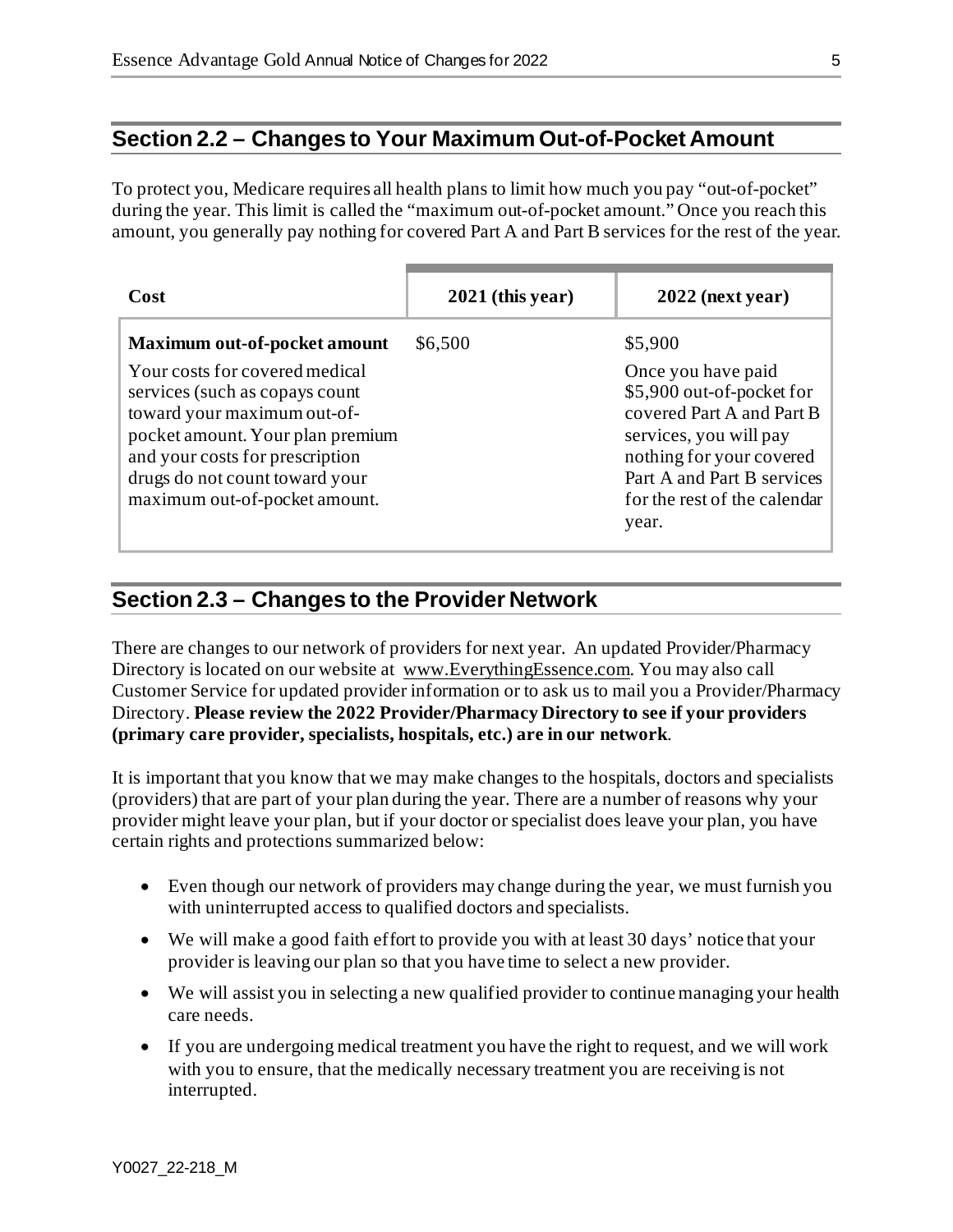- If you believe we have not furnished you with a qualified provider to replace your previous provider or that your care is not being appropriately managed, you have the right to file an appeal of our decision.
- If you find out your doctor or specialist is leaving your plan, please contact us so we can assist you in finding a new provider to manage your care.

# **Section 2.4 – Changes to the Pharmacy Network**

Amounts you pay for your prescription drugs may depend on which pharmacy you use. Medicare drug plans have a network of pharmacies. In most cases, your prescriptions are covered *only* if they are filled at one of our network pharmacies.

There are changes to our network of pharmacies for next year. An updated Provider/Pharmacy Directory is located on our website a[t www.EverythingEssence.com.](http://www.everythingessence.com/) You may also call Customer Service for updated provider information or to ask us to mail you a Provider/Pharmacy Directory. **Please review the 2022 Provider/Pharmacy Directory to see which pharmacies are in our network**.

# **Section 2.5 – Changes to Benefits and Costs for Medical Services**

We are changing our coverage for certain medical services next year. The information below describes these changes. For details about the coverage and costs for these services, see Chapter 4, *Medical Benefits Chart (what is covered and what you pay)*, in your *2022 Evidence of Coverage.*

#### **Opioid treatment program services**

Members of our plan with opioid use disorder (OUD) can receive coverage of services to treat OUD through an Opioid Treatment Program (OTP) which includes the following services:

- U.S. Food and Drug Administration (FDA)-approved opioid agonist and antagonist medication-assisted treatment (MAT) medications.
- Dispensing and administration of MAT medications (if applicable)
- Substance use counseling
- Individual and group therapy
- Toxicology testing
- Intake activities
- Periodic assessments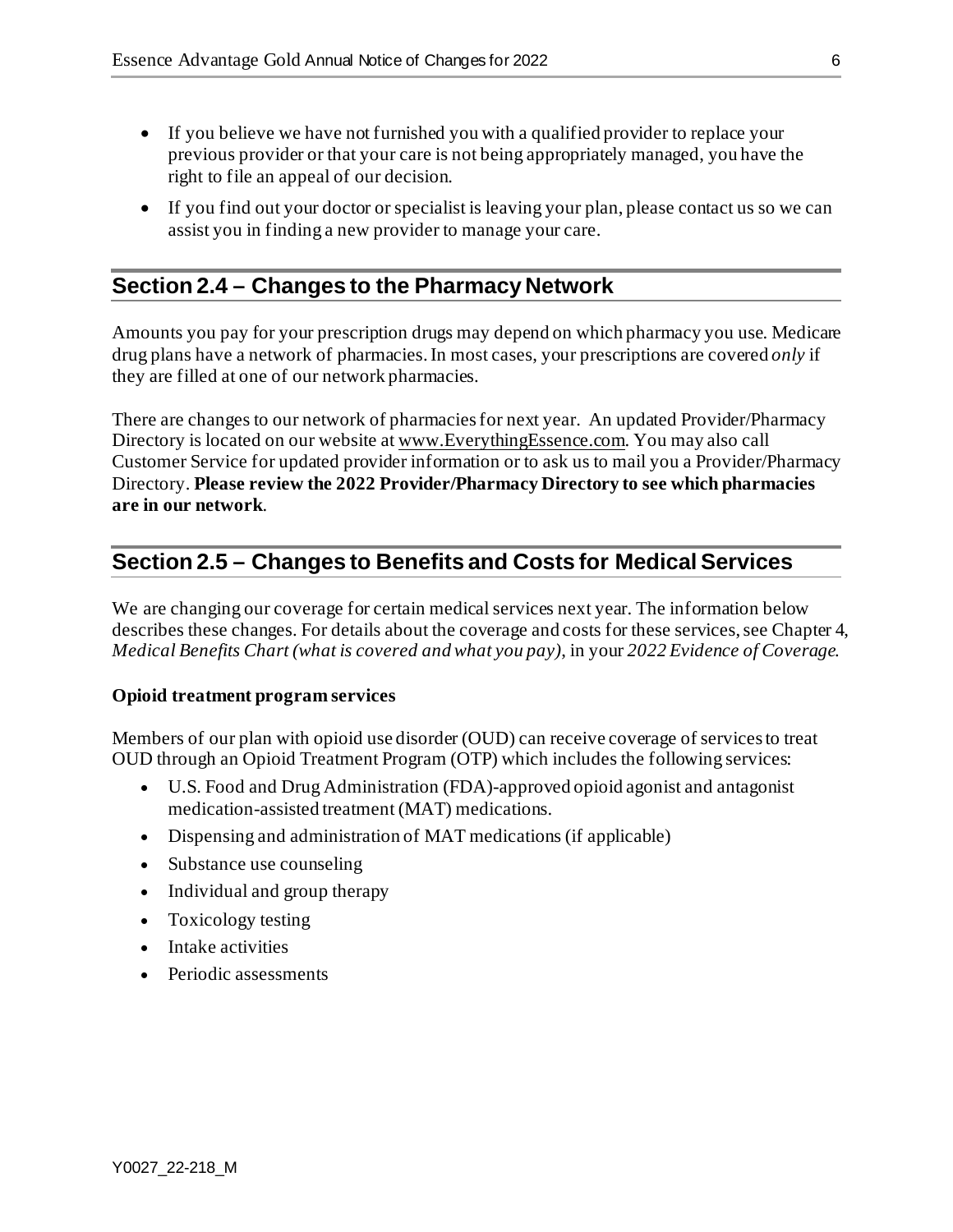| Cost                                            | $2021$ (this year)                                                                                            | $2022$ (next year)                                                                                                                                     |
|-------------------------------------------------|---------------------------------------------------------------------------------------------------------------|--------------------------------------------------------------------------------------------------------------------------------------------------------|
| <b>Acupuncture for chronic low</b><br>back pain | You pay a \$30 copay for<br>Medicare-covered<br>acupuncture services.                                         | You pay a \$35 copay for<br>each Medicare-covered<br>acupuncture visit.                                                                                |
|                                                 | Prior authorization is<br>required.                                                                           | Prior authorization is not<br>required.                                                                                                                |
| <b>Cardiac rehabilitation</b><br>services       | Prior authorization is<br>required.                                                                           | Prior authorization is not<br>required.                                                                                                                |
| <b>Chiropractic services</b>                    | Prior authorization is<br>required.                                                                           | Prior authorization is not<br>required.                                                                                                                |
| <b>Dental services</b>                          | You pay a \$20 copay for<br>Medicare-covered dental<br>services.                                              | You pay a \$35 copay for<br>Medicare-covered dental<br>services.                                                                                       |
|                                                 | A referral from your PCP is<br>not required to visit an oral<br>surgeon for Medicare-<br>covered services.    | A referral is required to visit<br>an oral surgeon for Medicare-<br>covered services and those<br>services may require a prior<br>authorization.       |
|                                                 | Prior authorization is not<br>required to visit an oral<br>surgeon for Medicare-<br>covered services.         |                                                                                                                                                        |
| <b>Emergency care</b>                           | You pay a \$80 copay for<br>Medicare-covered<br><b>Emergency Care/Post-</b><br><b>Stabilization Services.</b> | You pay a \$90 copay for<br>Medicare-covered Emergency<br>Care/Post-Stabilization<br>Services.                                                         |
|                                                 | Worldwide Emergency<br>Coverage is not covered.                                                               | You pay a \$90 copay for<br>Worldwide Emergency<br>Coverage.                                                                                           |
| <b>Excluded drugs</b>                           | Erectile dysfunction drugs<br>are not covered.                                                                | Limited quantities of certain<br>oral generic drugs used for<br>treatment of erectile<br>dysfunction (ED) are covered<br>at Tier-2 cost-sharing level. |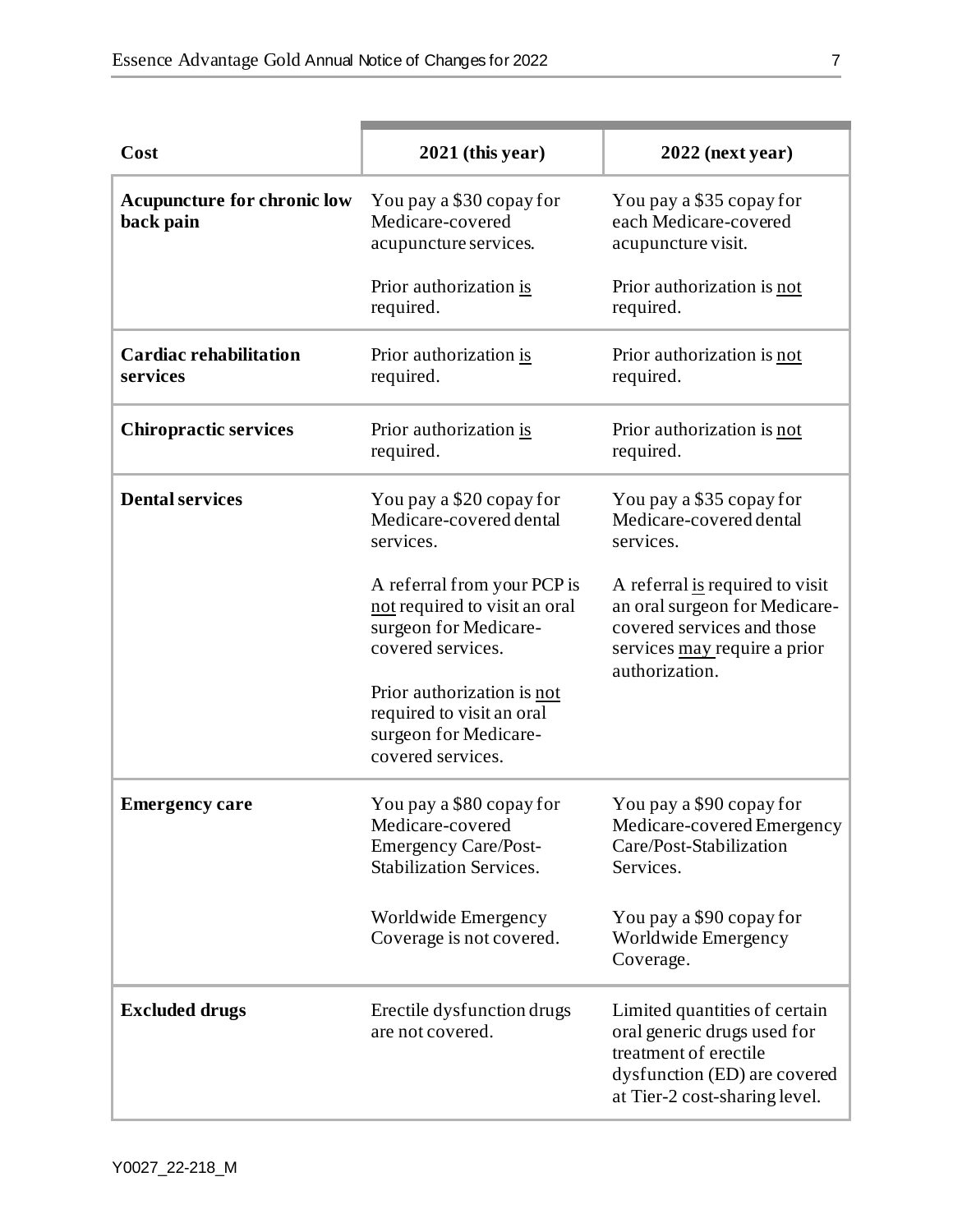| Cost                                                                           | $2021$ (this year)                                                                                       | $2022$ (next year)                                                                                          |
|--------------------------------------------------------------------------------|----------------------------------------------------------------------------------------------------------|-------------------------------------------------------------------------------------------------------------|
| <b>Hearing services</b>                                                        | A referral from your PCP is<br>not required for Medicare-<br>covered hearing exams.                      | A referral from your PCP is<br>required for Medicare-<br>covered hearing exams.                             |
| Home health agency care                                                        | Prior authorization is<br>required.                                                                      | Prior authorization is not<br>required.                                                                     |
| <b>Inpatient Hospital Services</b>                                             | You pay a \$275 copay per<br>day, per stay: Days 1-7.                                                    | You pay a \$315 copay per<br>day, per stay: Days 1-7.                                                       |
|                                                                                | You pay a \$0 copay per day,<br>per stay: Days 8 and beyond.                                             | You pay a \$0 copay per day,<br>per stay: Days 8 and beyond.                                                |
| <b>Inpatient mental health care</b>                                            | A referral from your PCP is<br>required.                                                                 | A referral from your PCP is<br>not required.                                                                |
| <b>Meal benefit</b>                                                            | A referral from your PCP is<br>required.                                                                 | A referral from your PCP is<br>not required.                                                                |
|                                                                                | Prior authorization is<br>required.                                                                      | Prior authorization is not<br>required.                                                                     |
| <b>Opioid treatment program</b><br>services                                    | A referral from your PCP is<br>required.                                                                 | A referral from your PCP is<br>not required.                                                                |
|                                                                                | Prior authorization is<br>required.                                                                      | Prior authorization is not<br>required.                                                                     |
| <b>Outpatient diagnostic tests</b><br>and therapeutic services and<br>supplies | Prior authorization is<br>required for any Medicare-<br>covered diagnostic<br>procedures and tests.      | Prior authorization is not<br>required for any Medicare-<br>covered diagnostic procedures<br>and tests.     |
|                                                                                | A referral from your PCP is<br>required for any Medicare-<br>covered diagnostic<br>procedures and tests. | A referral from your PCP is<br>not required for any<br>Medicare-covered diagnostic<br>procedures and tests. |
|                                                                                | A referral from your PCP is<br>required for any Medicare-<br>covered lab service.                        | A referral from your PCP is<br>not required for any<br>Medicare-covered lab service.                        |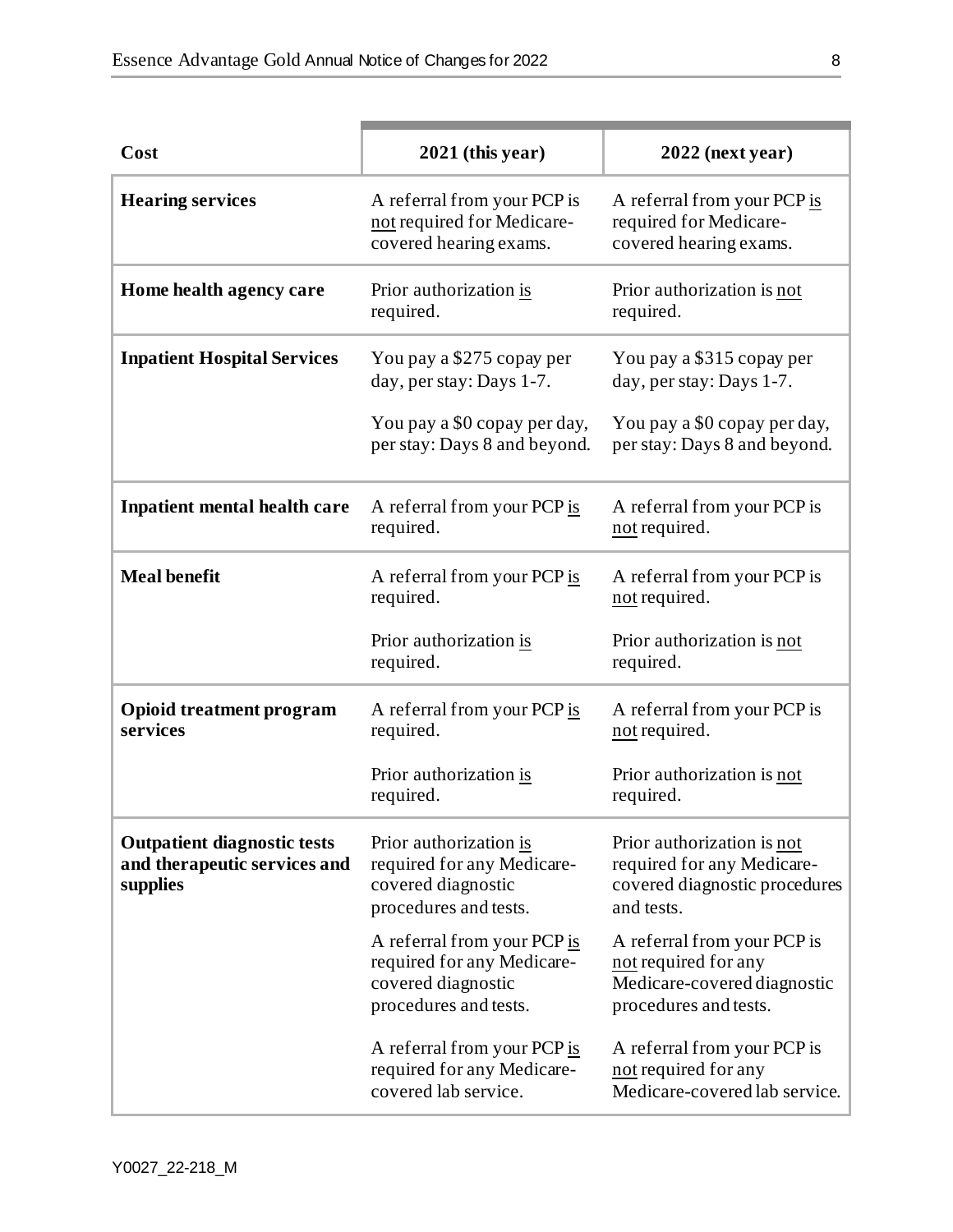| Cost                                                                                       | $2021$ (this year)                                                                                        | $2022$ (next year)                                                                                           |
|--------------------------------------------------------------------------------------------|-----------------------------------------------------------------------------------------------------------|--------------------------------------------------------------------------------------------------------------|
| <b>Outpatient diagnostic tests</b><br>and therapeutic services and<br>supplies (continued) | Prior authorization is<br>required for any Medicare-<br>covered diagnostic<br>radiological service.       | Prior authorization is not<br>required for any Medicare-<br>covered diagnostic<br>radiological service.      |
|                                                                                            | A referral from your PCP is<br>required for any Medicare-<br>covered diagnostic<br>radiological service.  | A referral from your PCP is<br>not required for any<br>Medicare-covered diagnostic<br>radiological service.  |
|                                                                                            | A referral from your PCP is<br>required for any Medicare-<br>covered therapeutic<br>radiological service. | A referral from your PCP is<br>not required for any<br>Medicare-covered therapeutic<br>radiological service. |
|                                                                                            | Prior authorization is<br>required for any Medicare-<br>covered x-ray service.                            | Prior authorization is not<br>required for any Medicare-<br>covered x-ray service.                           |
|                                                                                            | A referral from your PCP is<br>required for any Medicare-<br>covered x-ray service.                       | A referral from your PCP is<br>not required for any<br>Medicare-covered x-ray<br>service.                    |
| <b>Outpatient hospital</b><br>observation                                                  | A referral from your PCP is<br>required.                                                                  | A referral from your PCP is<br>not required.                                                                 |
|                                                                                            | Prior authorization is<br>required.                                                                       | Prior authorization is not<br>required.                                                                      |
| <b>Outpatient hospital services</b>                                                        | A referral from your PCP is<br>required.                                                                  | A referral from your PCP is<br>not required.                                                                 |
| <b>Outpatient mental health</b><br>care                                                    | A referral from your PCP is<br>required.                                                                  | A referral from your PCP is<br>not required.                                                                 |
|                                                                                            | Prior authorization is<br>required for Medicare-<br>covered mental health<br>group sessions.              | Prior authorization is not<br>required for Medicare-<br>covered mental health<br>group sessions.             |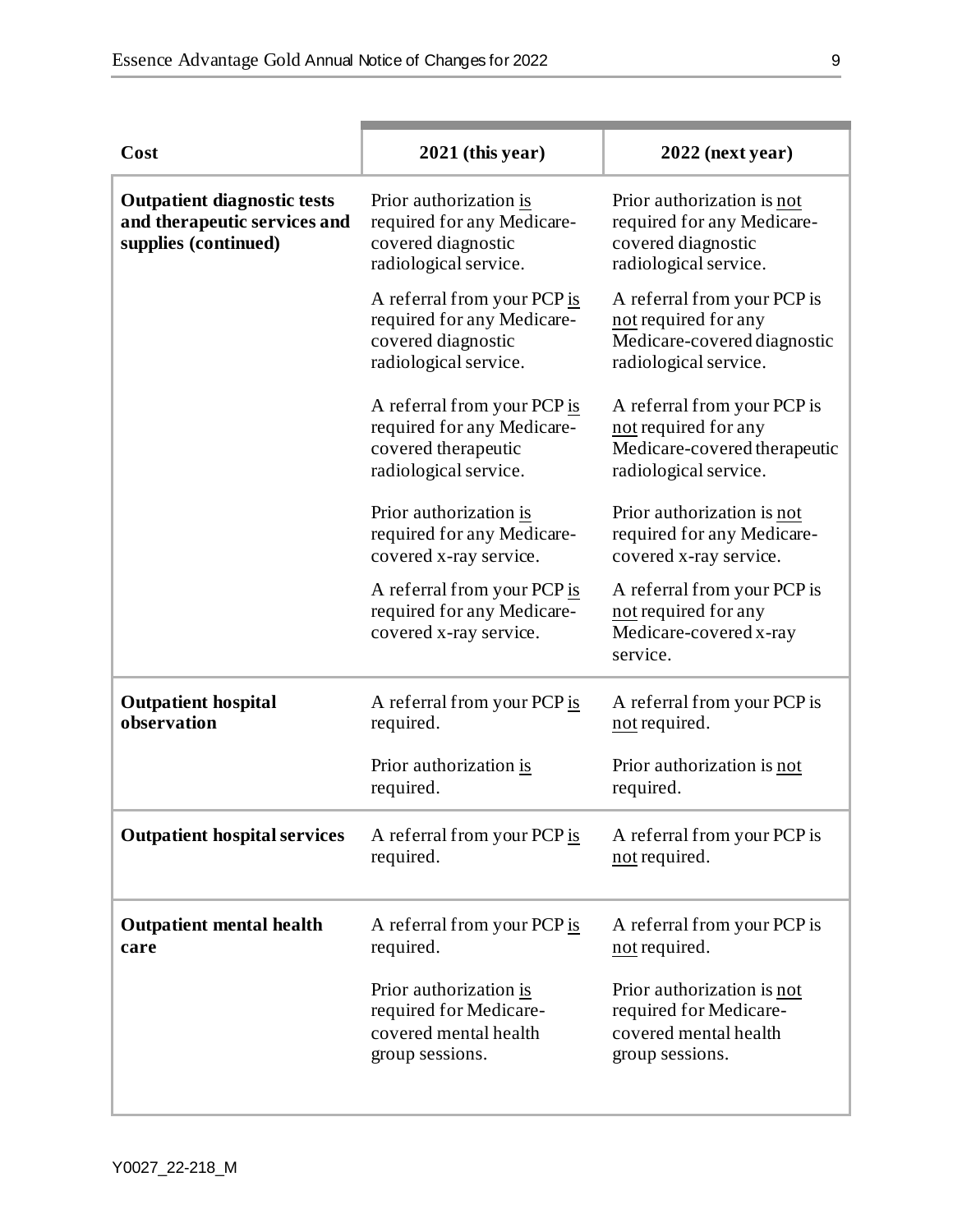| Cost                                                                                                                                 | $2021$ (this year)                                                                                | 2022 (next year)                                                                                      |
|--------------------------------------------------------------------------------------------------------------------------------------|---------------------------------------------------------------------------------------------------|-------------------------------------------------------------------------------------------------------|
| <b>Outpatient mental health</b><br>care (continued)                                                                                  | Prior authorization is<br>required for Medicare-<br>covered mental health<br>individual sessions. | Prior authorization is not<br>required for Medicare-<br>covered mental health<br>individual sessions. |
| <b>Outpatient rehabilitation</b><br>services                                                                                         | Prior authorization is<br>required.                                                               | Prior authorization is not<br>required.                                                               |
| <b>Outpatient substance abuse</b><br>services                                                                                        | A referral from your PCP is<br>required.                                                          | A referral from your PCP is<br>not required.                                                          |
| <b>Outpatient surgery,</b><br>including services provided<br>at hospital outpatient<br>facilities and ambulatory<br>surgical centers | A referral from your PCP is<br>required.                                                          | A referral from your PCP is<br>not required.                                                          |
| <b>Partial hospitalization</b><br>services                                                                                           | A referral from your PCP is<br>required.                                                          | A referral from your PCP is<br>not required.                                                          |
| <b>Physician/Practitioner</b><br>services, including doctor's<br>office visits                                                       | You pay a \$10 copay for<br>each Medicare-covered<br>primary care physician visit.                | You pay a \$5 copay for each<br>Medicare-covered primary<br>care physician visit.                     |
|                                                                                                                                      | You pay a \$30 copay for<br>each Medicare-covered<br>specialist visit.                            | You pay a \$35 copay for<br>each Medicare-covered<br>specialist visit.                                |
|                                                                                                                                      | Prior authorization is<br>required for physician<br>specialist services.                          | Prior authorization is not<br>required for physician<br>specialist services.                          |
| <b>Podiatry services</b>                                                                                                             | You pay a \$30 copay for<br>each Medicare-covered<br>podiatry visit.                              | You pay a \$35 copay for<br>each Medicare-covered<br>podiatry visit.                                  |
|                                                                                                                                      | Prior authorization is<br>required.                                                               | Prior authorization is not<br>required.                                                               |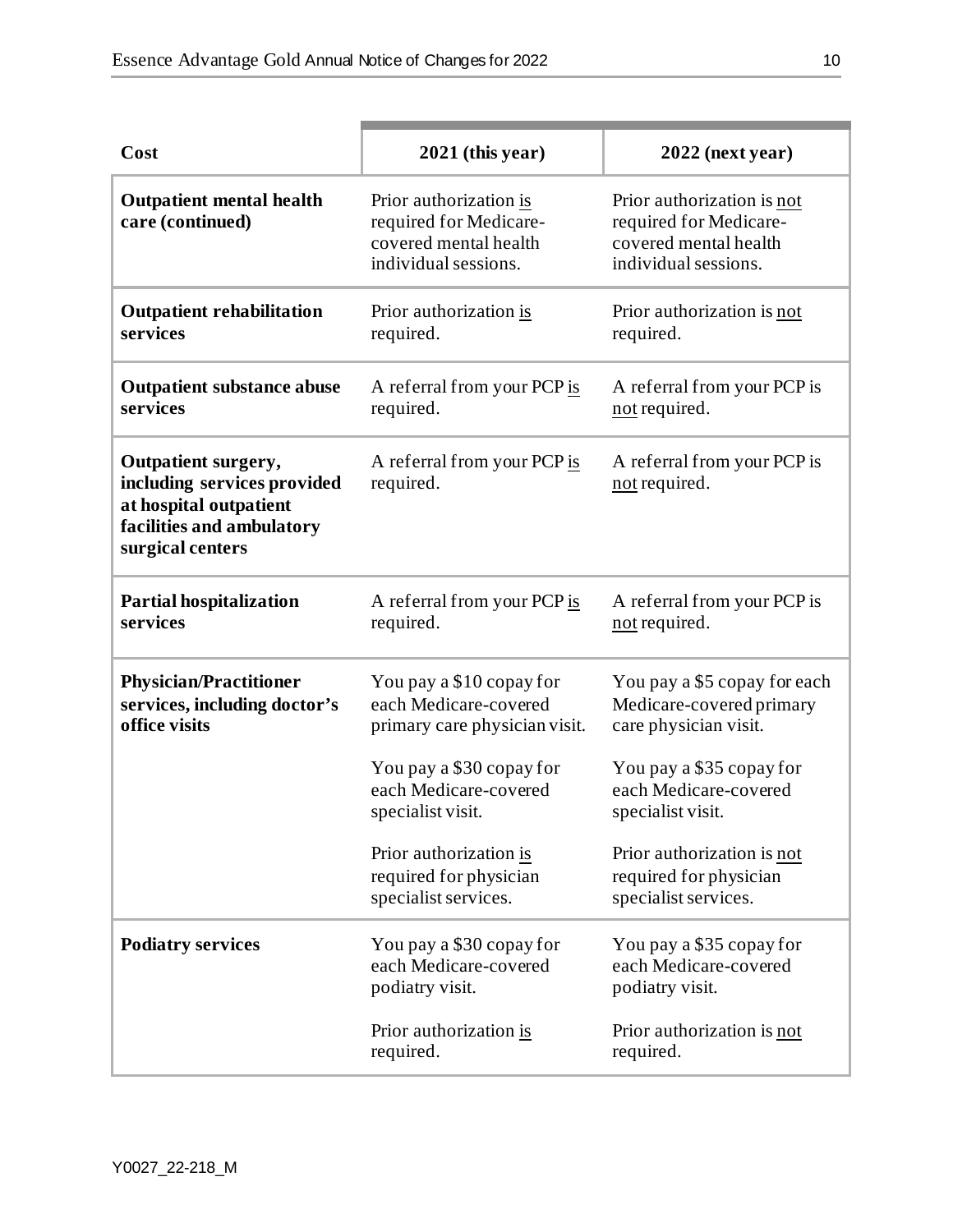| Cost                                            | $2021$ (this year)                                                                  | $2022$ (next year)                                                                  |
|-------------------------------------------------|-------------------------------------------------------------------------------------|-------------------------------------------------------------------------------------|
| <b>Pulmonary rehabilitation</b><br>services     | Prior authorization is<br>required.                                                 | Prior authorization is not<br>required.                                             |
| <b>Services to treat kidney</b><br>disease      | A referral from your PCP is<br>required for dialysis services.                      | A referral from your PCP is<br>not required for dialysis<br>services.               |
|                                                 | Prior authorization is<br>required for dialysis services.                           | Prior authorization is not<br>required for dialysis services.                       |
| <b>Skilled nursing facility</b><br>(SNF) care   | A referral from your PCP is<br>required.                                            | A referral from your PCP is<br>not required.                                        |
| <b>Transportation - Non-</b><br><b>Emergent</b> | A referral from your PCP is<br>required.                                            | A referral from your PCP is<br>not required.                                        |
|                                                 | Prior authorization is<br>required.                                                 | Prior authorization is not<br>required.                                             |
| <b>Urgently need services</b>                   | Worldwide Urgent Coverage<br>is not covered.                                        | You pay a \$90 copay<br>for Worldwide Urgent<br>Coverage.                           |
| <b>Vision care</b>                              | You pay a \$10 copay for<br>Medicare-covered exams<br>performed by your PCP.        | You pay a \$5 copay for<br>Medicare-covered exams<br>performed by your PCP.         |
|                                                 | You pay a \$30 copay for<br>Medicare-covered<br>exams performed by a<br>specialist. | You pay a \$35 copay for<br>Medicare-covered<br>exams performed by a<br>specialist. |
|                                                 | A referral from your PCP is<br>not required for Medicare-<br>covered eye exams.     | A referral from your PCP is<br>required for Medicare-<br>covered eye exams.         |
|                                                 |                                                                                     |                                                                                     |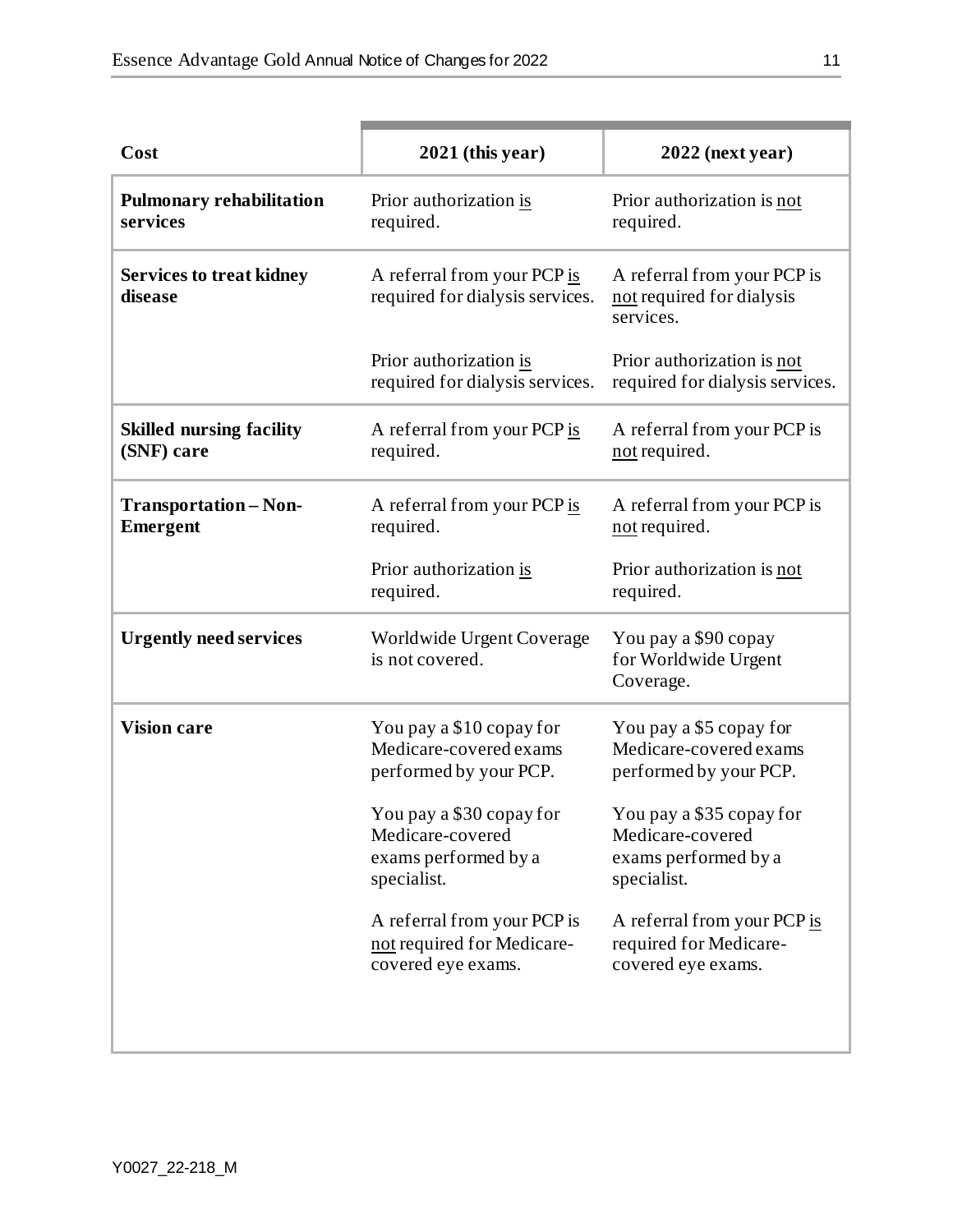| Cost                                                                    | $2021$ (this year)                                                                             | $2022$ (next year)                                                                                                                                                                                               |
|-------------------------------------------------------------------------|------------------------------------------------------------------------------------------------|------------------------------------------------------------------------------------------------------------------------------------------------------------------------------------------------------------------|
| <b>Optional Supplemental</b><br><b>Benefits (Dental and</b><br>Vision)* | <b>Essence Advantage Gold</b><br>offers the Optional<br>Supplemental Benefit (OSB)<br>Package: | <b>Essence Advantage Gold</b><br>offers two Optional<br>Supplemental Benefit (OSB)<br>Packages:                                                                                                                  |
|                                                                         | "Dental (DHMO) and<br>Vision"                                                                  | <b>OSB</b> Package 1 (Dental<br>(DHMO) and Vision)                                                                                                                                                               |
|                                                                         | \$39 copay for retinal<br>screening as an enhancement<br>to a WellVision exam.                 | \$39 copay for retinal<br>screening as an enhancement<br>to a WellVision exam. We<br>made changes to how we<br>report this service to<br>Medicare; however, what you<br>pay for this service has not<br>changed. |
|                                                                         |                                                                                                | There are no benefit changes<br>to OSB Package 1.                                                                                                                                                                |
|                                                                         |                                                                                                | <b>OSB</b> Package 2 (Dental<br>(PPO) and Vision)                                                                                                                                                                |
|                                                                         |                                                                                                | Vision:                                                                                                                                                                                                          |
|                                                                         |                                                                                                | \$25 copay for routine eye<br>exam.                                                                                                                                                                              |
|                                                                         |                                                                                                | \$25 copay applies to<br>eyeglasses, eyeglass lenses,<br>eyeglass frames, and contact<br>lenses every other calendar<br>year.                                                                                    |
|                                                                         |                                                                                                | \$60 maximum copay for<br>contact lens fitting.                                                                                                                                                                  |
|                                                                         |                                                                                                | \$275 allowance for either<br>eyeglass frames or contact<br>lenses every other calendar<br>year.                                                                                                                 |
|                                                                         |                                                                                                |                                                                                                                                                                                                                  |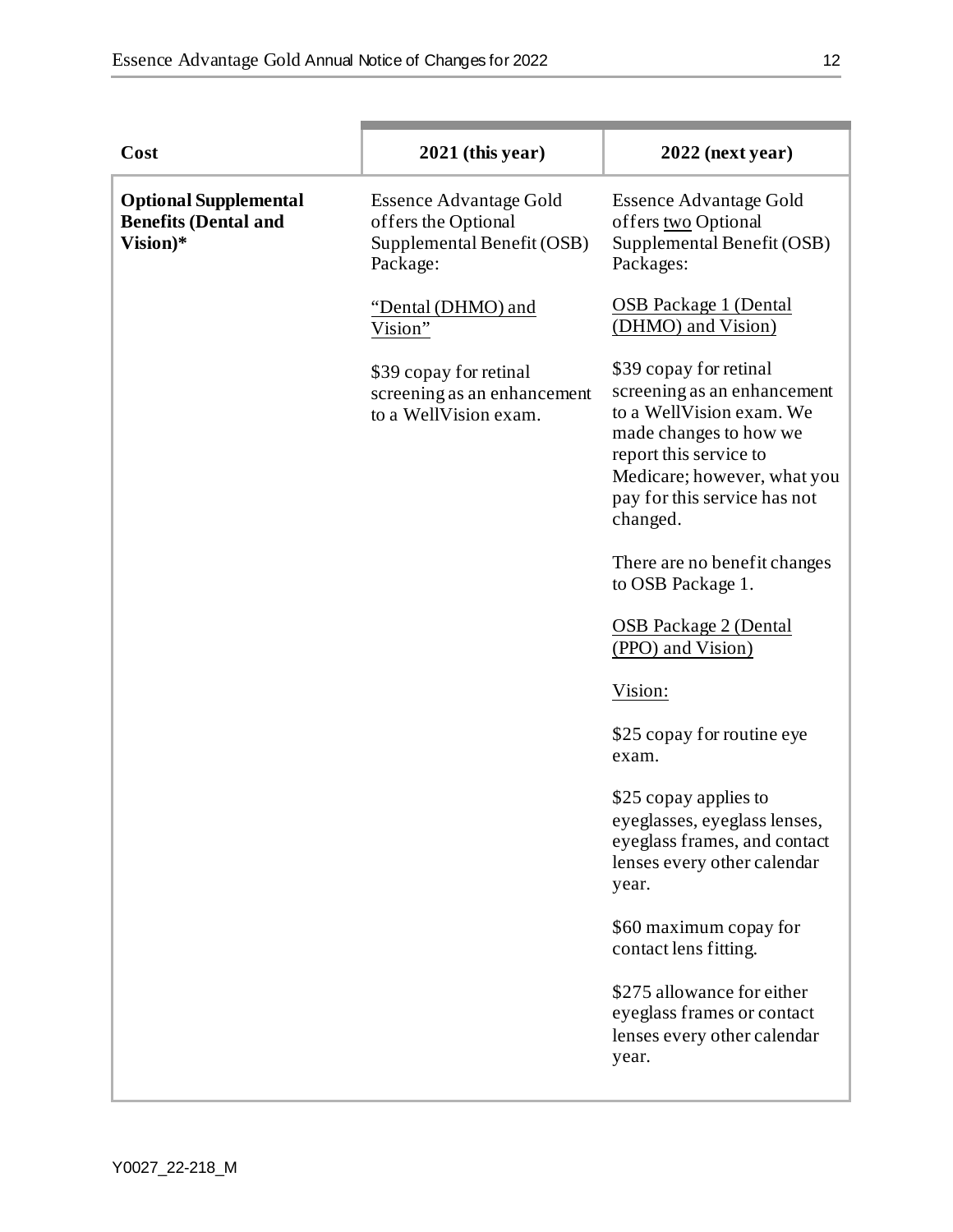| Cost                                                                                | $2021$ (this year) | $2022$ (next year)                                                                                                                                                         |
|-------------------------------------------------------------------------------------|--------------------|----------------------------------------------------------------------------------------------------------------------------------------------------------------------------|
| <b>Optional Supplemental</b><br><b>Benefits (Dental and Vision)</b><br>(continued)* |                    | \$55 copay for standard<br>progressive lenses every<br>other calendar year.                                                                                                |
|                                                                                     |                    | $$95 - $105$ copay for<br>premium progressive lenses<br>every other calendar year.                                                                                         |
|                                                                                     |                    | $$150 - $175$ copay for custom<br>progressive lenses every other<br>calendar year.                                                                                         |
|                                                                                     |                    | \$39 copay for retinal<br>screening as an enhancement<br>to a WellVision exam.                                                                                             |
|                                                                                     |                    | Dental:                                                                                                                                                                    |
|                                                                                     |                    | Preventive: Diagnostic and<br><b>Preventive Services</b><br>0% coinsurance for preferred<br>provider services.<br>20% coinsurance for non-<br>preferred provider services. |
|                                                                                     |                    | <b>Preventive: Sealants</b><br>40% coinsurance for preferred<br>provider services.<br>50% coinsurance for non-<br>preferred provider services.                             |
|                                                                                     |                    | Comprehensive: Diagnostic<br>Services<br>0% coinsurance for preferred<br>providers services.<br>20% coinsurance for non-<br>preferred provider services.                   |
|                                                                                     |                    | Comprehensive: Basic<br>Restorative<br>40% coinsurance for preferred<br>provider services.                                                                                 |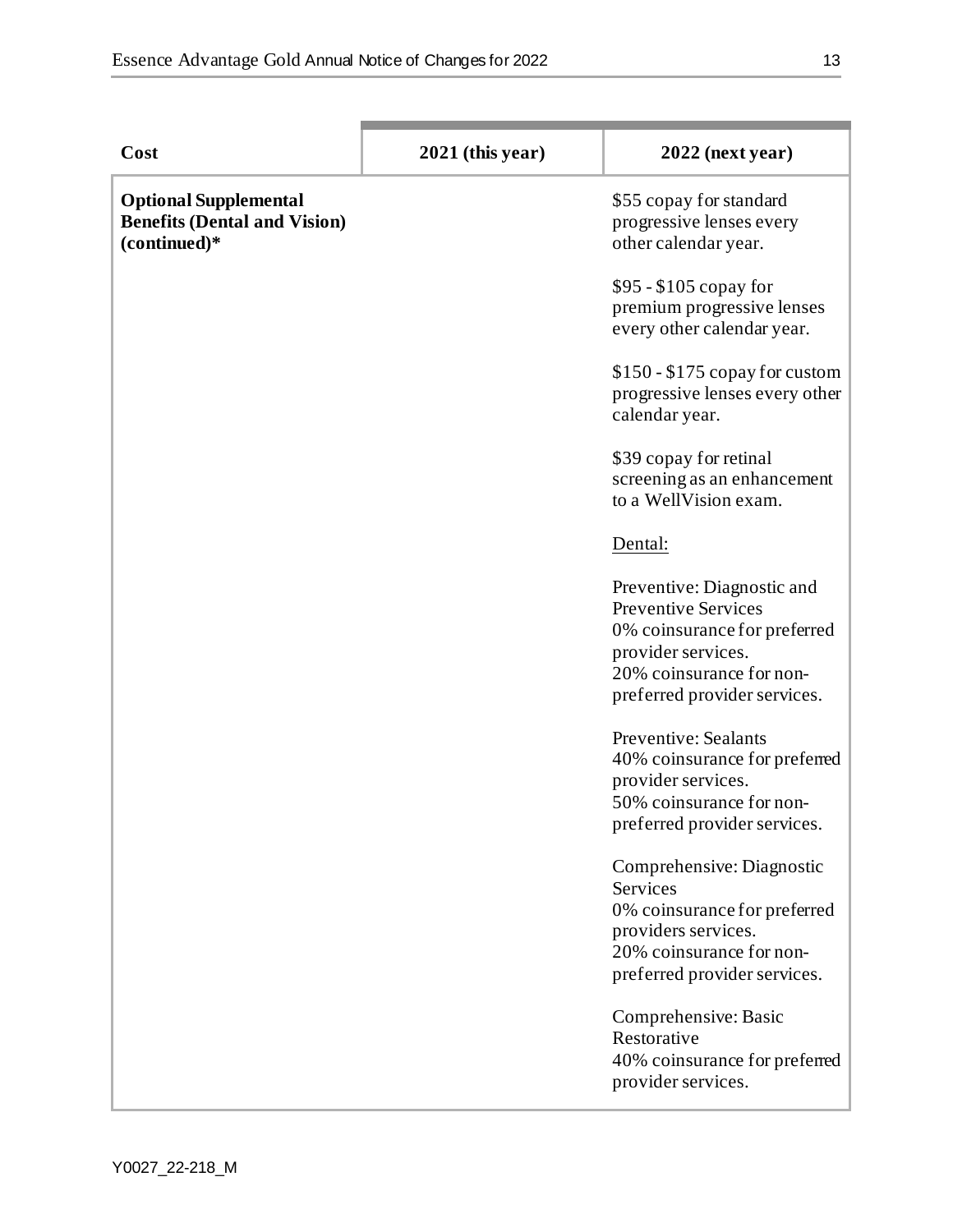| Cost                                                                | $2021$ (this year) | $2022$ (next year)                                                                                                                                                                                                                                                                    |
|---------------------------------------------------------------------|--------------------|---------------------------------------------------------------------------------------------------------------------------------------------------------------------------------------------------------------------------------------------------------------------------------------|
| <b>Optional Supplemental</b><br><b>Benefits (Dental and Vision)</b> |                    | 50% coinsurance for non-<br>preferred provider services.                                                                                                                                                                                                                              |
| (continued)*                                                        |                    | Comprehensive: Major<br>Restorative<br>60% coinsurance for<br>preferred provider services.<br>60% coinsurance for non-<br>preferred provider services.                                                                                                                                |
|                                                                     |                    | Comprehensive: Endodontics,<br>Periodontics, Extractions,<br>Prosthodontics, other<br>Oral/Maxillofacial Surgery,<br>and other comprehensive<br>services<br>40%-60% coinsurance for<br>preferred provider services.<br>50%-60% coinsurance for<br>non-preferred provider<br>services. |
|                                                                     |                    | \$1,500 maximum allowance<br>for preventive and<br>comprehensive dental<br>services.                                                                                                                                                                                                  |
|                                                                     |                    | Refer to Chapter 4, Section<br>2.2, Extra "optional<br>supplemental" benefits you<br>can buy in your 2022<br>Evidence of Coverage, for<br>specific details.                                                                                                                           |

**\* Optional supplemental benefits are available for an extra premium.** For more information about optional supplemental benefits see Chapter 4, Section 2.2 of your *Evidence of Coverage*.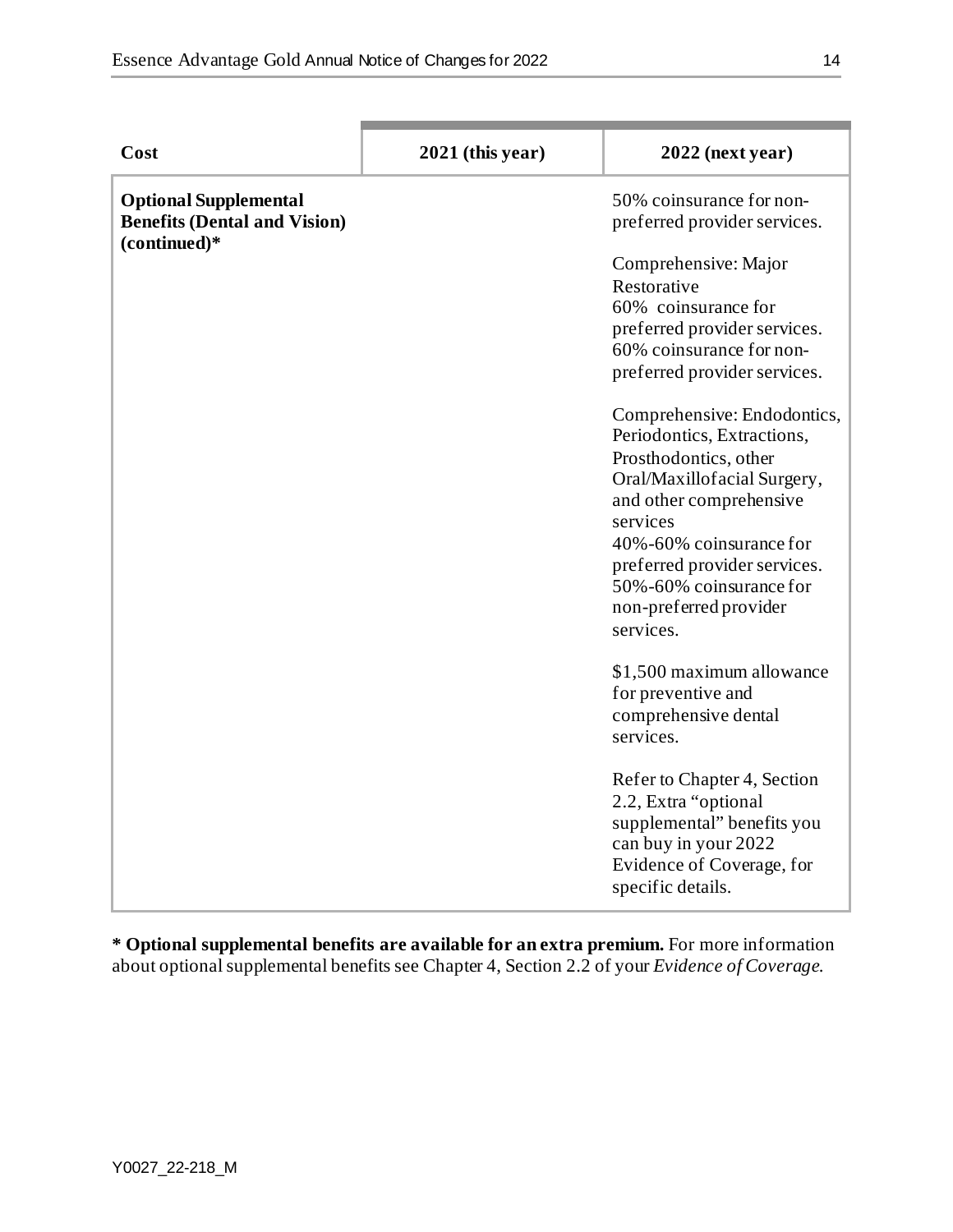# **Section 2.6 – Changes to Part D Prescription Drug Coverage**

#### **Changes to Our Drug List**

Our list of covered drugs is called a Formulary or "Drug List." A copy of our Drug List is provided electronically. **You can get the** *complete* **Drug List** by calling Customer Service (see the back cover) or visiting our website [www.EverythingEssence.com](http://www.everythingessence.com/).

We made changes to our Drug List, including changes to the drugs we cover and changes to the restrictions that apply to our coverage for certain drugs. **Review the Drug List to make sure your drugs will be covered next year and to see if there will be any restrictions.**

If you are affected by a change in drug coverage, you can:

- **Work with your doctor (or other prescriber) and ask the plan to make an exception** to cover the drug. **We encourage current members** to ask for an exception before next year.
	- o To learn what you must do to ask for an exception, see Chapter 9 of your *E*v*idence of Coverage* (*What to do if you have a problem or complaint (coverage decisions, appeals, complaints))* or call Customer Service.
- **Work with your doctor (or other prescriber) to find a different drug** that we cover. You can call Customer Service to ask for a list of covered drugs that treat the same medical condition.

In some situations, we are required to cover a temporary supply of a non-formulary drug in the first 90 days of the plan year or the first 90 days of membership to avoid a gap in therapy. (To learn more about when you can get a temporary supply and how to ask for one, see Chapter 5, Section 5.2 of the *Evidence of Coverage.*) During the time when you are getting a temporary supply of a drug, you should talk with your doctor to decide what to do when your temporary supply runs out. You can either switch to a different drug covered by the plan or ask the plan to make an exception for you and cover your current drug.

Formulary exception approvals are typically valid for 12 months.

Most of the changes in the Drug List are new for the beginning of each year. However, during the year, we might make other changes that are allowed by Medicare rules.

When we make these changes to the Drug List during the year, you can still work with your doctor (or other prescriber) and ask us to make an exception to cover the drug. We will also continue to update our online Drug List as scheduled and provide other required information to reflect drug changes. (To learn more about changes we may make to the Drug List, see Chapter 5, Section 6 of the Evidence of Coverage.)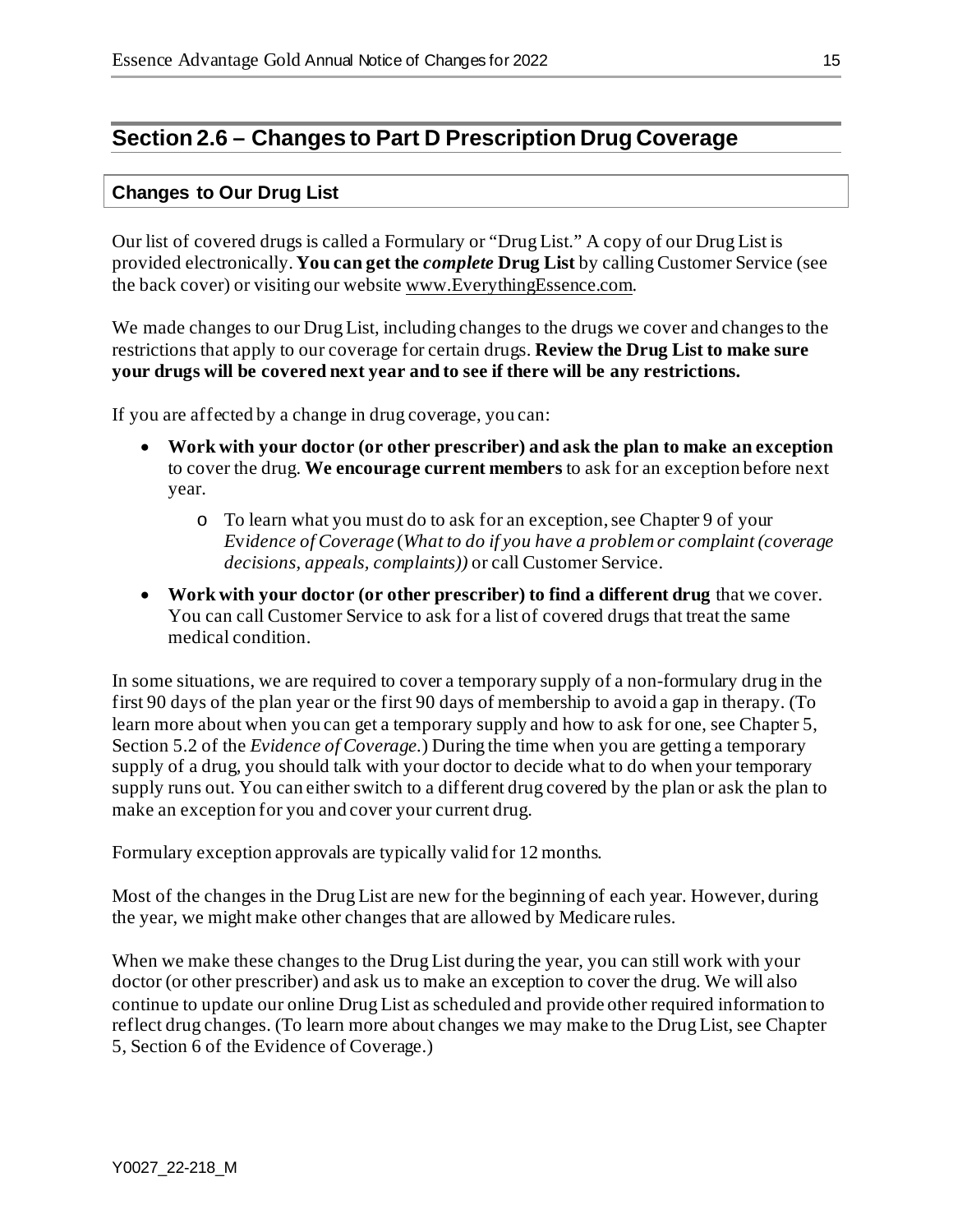#### **Changes to Prescription Drug Costs**

*Note:* If you are in a program that helps pay for your drugs ("Extra Help"), **the information about costs for Part D prescription drugs may not apply to you.** We sent you a separate insert, called the "Evidence of Coverage Rider for People Who Get Extra Help Paying for Prescription Drugs" (also called the "Low Income Subsidy Rider" or the "LIS Rider"), which tells you about your drug costs. Because you receive "Extra Help" and if you haven't received this insert by September 30, 2021, please call Customer Service and ask for the "LIS Rider."

There are four "drug payment stages." How much you pay for a Part D drug depends on which drug payment stage you are in. (You can look in Chapter 6, Section 2 of your *Evidence of Coverage* for more information about the stages.)

The information below shows the changes for next year to the first two stages – the Yearly Deductible Stage and the Initial Coverage Stage. (Most members do not reach the other two stages – the Coverage Gap Stage or the Catastrophic Coverage Stage. To get information about your costs in these stages, look at Chapter 6, Sections 6 and 7, in the *Evidence of Coverage*, which is located on our website a[t www.EverythingEssence.com](http://www.everythingessence.com/). You may also call Customer Service to ask us to mail you an *Evidence of Coverage*.)

| <b>Stage</b>                                      | $2021$ (this year)                                                                                                                                                                                                                                                                                                   | $2022$ (next year)                                                                |
|---------------------------------------------------|----------------------------------------------------------------------------------------------------------------------------------------------------------------------------------------------------------------------------------------------------------------------------------------------------------------------|-----------------------------------------------------------------------------------|
| <b>Stage 1: Yearly Deductible</b><br><b>Stage</b> | The deductible is \$250.<br>During this stage, you pay<br>\$5.00 cost-sharing for<br>drugs on Tier $1, $15.00$<br>cost-sharing for drugs on<br>Tier $2$ , \$2.00 cost-sharing<br>for drugs on Tier 6, and the<br>full cost of drugs on Tier 3<br>through Tier 5, until you<br>have reached the yearly<br>deductible. | Because we have no<br>deductible, this payment<br>stage does not apply to<br>you. |

#### **Changes to the Deductible Stage**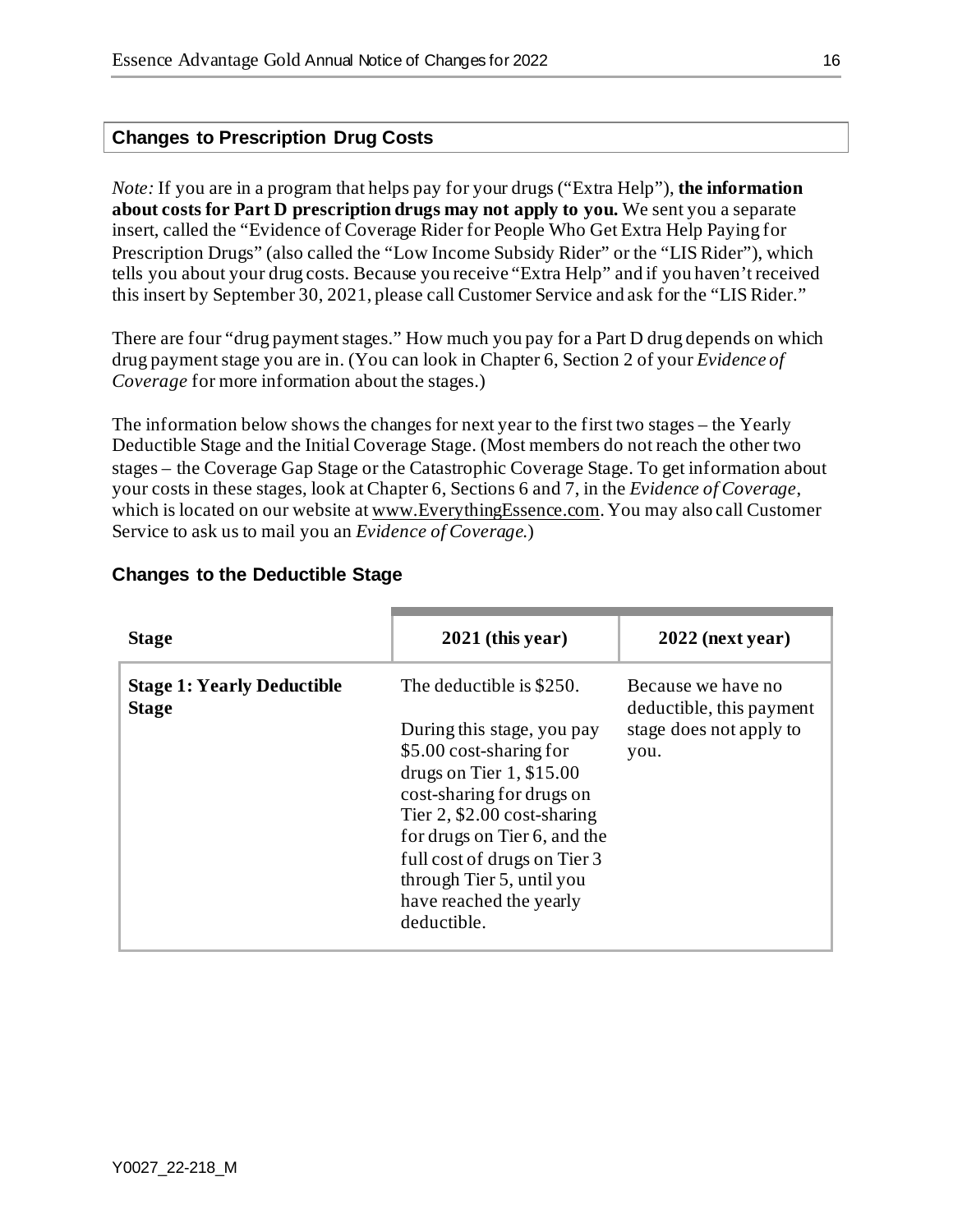# **Changes to Your Cost Sharing in the Initial Coverage Stage**

To learn how copayments and coinsurance work, look at Chapter 6, Section 1.2, *Types of out-ofpocket costs you may pay for covered drugs* in your *Evidence of Coverage*.

| <b>Stage</b>                                                                                                                                                                                                                                                                                                                                 | $2021$ (this year)                                                                                 | $2022$ (next year)                                                                                                              |
|----------------------------------------------------------------------------------------------------------------------------------------------------------------------------------------------------------------------------------------------------------------------------------------------------------------------------------------------|----------------------------------------------------------------------------------------------------|---------------------------------------------------------------------------------------------------------------------------------|
| <b>Stage 2: Initial Coverage Stage</b><br>During this stage, the plan pays<br>its share of the cost of your drugs<br>and you pay your share of the                                                                                                                                                                                           | Your cost for a one-month<br>supply filled at a network<br>pharmacy with standard<br>cost sharing: | Your cost for a one-month<br>supply filled at a network<br>pharmacy with standard<br>cost sharing:                              |
| cost.<br>The costs in this row are for a<br>one-month (30-day) supply when<br>you fill your prescription at a<br>network pharmacy that provides<br>standard cost sharing. For<br>information about the costs for a<br>long-term supply or for mail-<br>order prescriptions, look in<br>Chapter 6, Section 5 of your<br>Evidence of Coverage. | <b>Preferred Generic:</b><br>Standard cost-sharing:<br>You pay \$5 per<br>prescription.            | <b>Preferred Generic:</b><br>Standard cost-sharing:<br>You pay \$5 per<br>prescription.                                         |
|                                                                                                                                                                                                                                                                                                                                              | <b>Generic:</b><br>Standard cost-sharing:<br>You pay \$15 per<br>prescription.                     | Generic:<br>Standard cost-sharing:<br>You pay \$15 per<br>prescription.<br>You pay \$15 for<br>Select Insulins*.                |
| We changed the tier for some of<br>the drugs on our Drug List. To<br>see if your drugs will be in a<br>different tier, look them up on the<br>Drug List.                                                                                                                                                                                     | <b>Preferred Brand:</b><br>Standard cost-sharing:<br>You pay \$47 per<br>prescription.             | <b>Preferred Brand:</b><br>Standard cost-sharing:<br>You pay \$47 per<br>prescription.<br>You pay \$35 for<br>Select Insulins*. |
|                                                                                                                                                                                                                                                                                                                                              | <b>Non-Preferred Brand:</b><br>Standard cost-sharing:<br>You pay \$100 per<br>prescription.        | <b>Non-Preferred Brand:</b><br>Standard cost-sharing:<br>You pay \$100 per<br>prescription.                                     |
|                                                                                                                                                                                                                                                                                                                                              | <b>Specialty Tier:</b><br>Standard cost-sharing:<br>You pay 28% of the<br>total cost.              | <b>Specialty Tier:</b><br>Standard cost-sharing:<br>You pay 33% of the<br>total cost.                                           |
|                                                                                                                                                                                                                                                                                                                                              | <b>Select Care**Tier:</b><br>Standard cost-sharing:<br>You pay \$2 per<br>prescription.            | <b>Select Care** Tier:</b><br>Standard cost-sharing:<br>You pay \$0 per<br>prescription.                                        |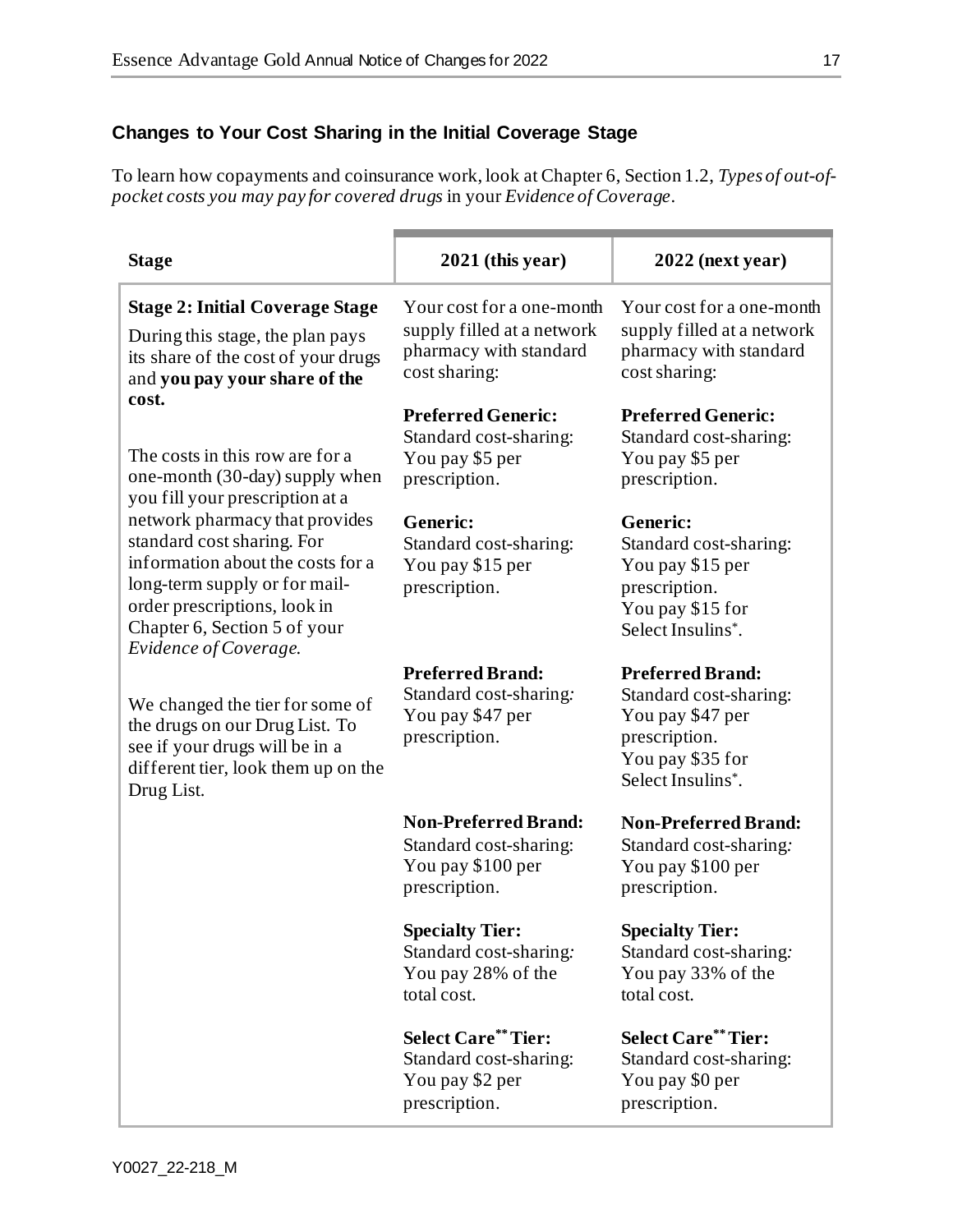| <b>Stage</b>                                          | $2021$ (this year)                                                                                                      | $2022$ (next year)                                                                                                      |
|-------------------------------------------------------|-------------------------------------------------------------------------------------------------------------------------|-------------------------------------------------------------------------------------------------------------------------|
| <b>Stage 2: Initial Coverage Stage</b><br>(continued) | Once your total drug costs<br>have reached \$4,130, you<br>will move to the next<br>stage (the Coverage Gap)<br>Stage). | Once your total drug costs<br>have reached \$4,430, you<br>will move to the next<br>stage (the Coverage Gap)<br>Stage). |

**\*Select Insulins:** Insulins that are part of the Insulin Savings Program and therefore will incur low, consistent copays through the coverage gap phase. For information regarding which insulins are Select Insulins under the plan's benefit, refer to the plan's Prescription Drug Formulary. See the Evidence of Coverage for more information regarding Select Insulins, including the full costsharing information.

**\*\*Select Care:** Generic drugs on Tier 6.

#### **Changes to the Coverage Gap and Catastrophic Coverage Stages**

The other two drug coverage stages – the Coverage Gap Stage and the Catastrophic Coverage Stage – are for people with high drug costs. **Most members do not reach the Coverage Gap Stage or the Catastrophic Coverage Stage**. For information about your costs in these stages, look at Chapter 6, Sections 6 and 7, in your *Evidence of Coverage*. Essence Advantage Gold offers additional gap coverage for Select Insulins. During the Coverage Gap stage, your out-ofpocket costs for Select Insulins will be between \$15 to \$35 for each one-month supply, depending on the tier of the Select Insulins.

# **SECTION 3 Administrative Changes**

*In plan year 2022 there will be a change to the member portal. The table below describes that change. Please contact Customer Service (please see section 7.1) for more information.* 

| <b>Description</b> | $2021$ (this year)                                                         | $2022$ (next year) |
|--------------------|----------------------------------------------------------------------------|--------------------|
|                    | Member portal Member.stanfordhealthcareadvantage.org EverythingEssence.com |                    |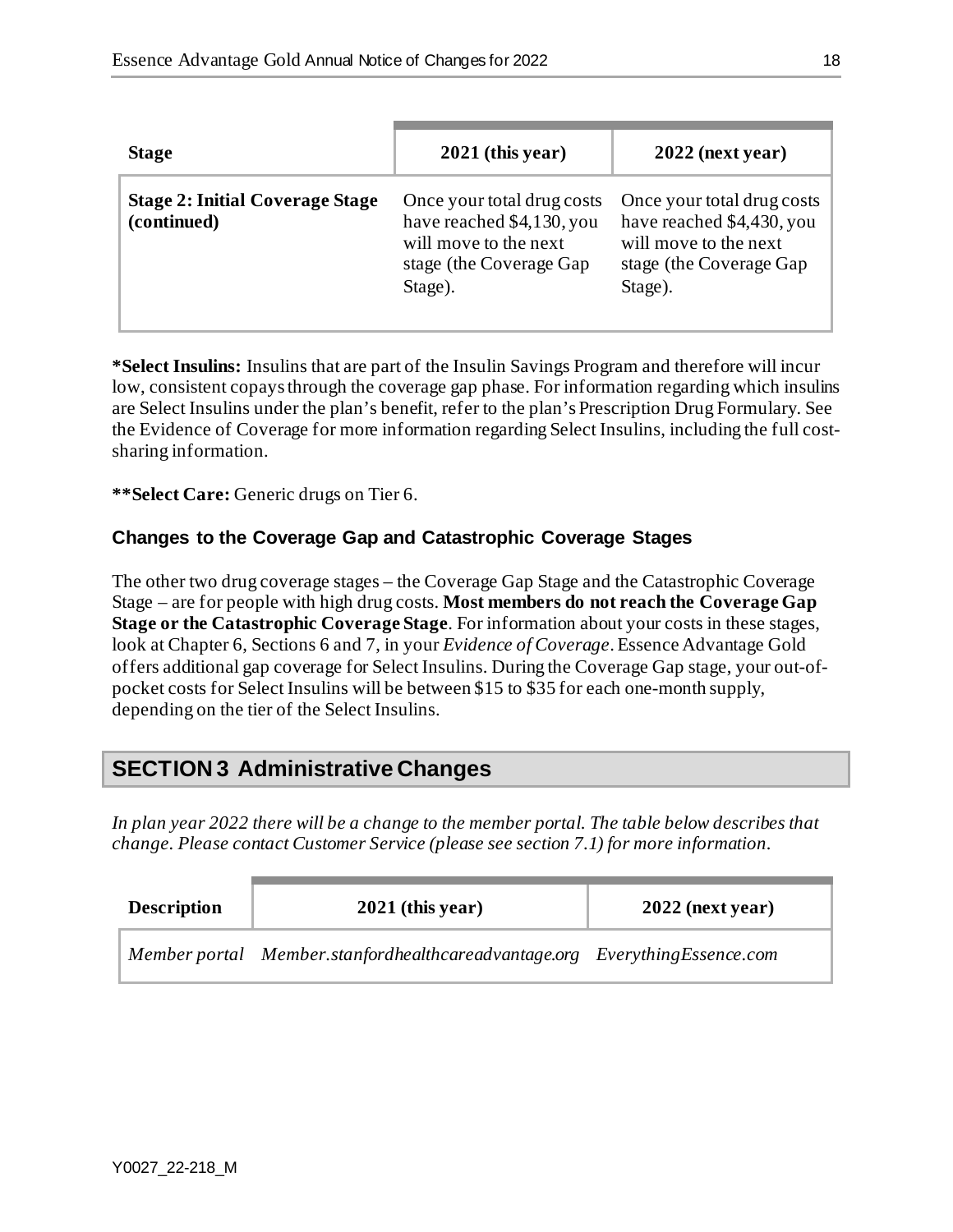# **SECTION 4 Deciding Which Plan to Choose**

## **Section 4.1 – If you want to stay in Essence Advantage Gold**

**To stay in our plan you don't need to do anything.** If you do not sign up for a different plan or change to Original Medicare by December 7, you will automatically be enrolled in our Essence Advantage Gold*.*

# **Section 4.2 – If you want to change plans**

We hope to keep you as a member next year but if you want to change for 2022 follow these steps:

#### **Step 1: Learn about and compare your choices**

- You can join a different Medicare health plan timely,
- *OR*-- You can change to Original Medicare. If you change to Original Medicare, you will need to decide whether to join a Medicare drug plan. If you do not enroll in a Medicare drug plan, please see Section 2.1 regarding a potential Part D late enrollment penalty.

To learn more about Original Medicare and the different types of Medicare plans, read the *Medicare & You 2022* handbook, call your State Health Insurance Assistance Program (see Section 6*)*, or call Medicare (see Section 8.2).

You can also find information about plans in your area by using the Medicare Plan Finder on the Medicare website. Go to [www.medicare.gov/plan-compare](http://www.medicare.gov/plan-compare). **Here, you can find information about costs, coverage, and quality ratings for Medicare plans.**

As a reminder, Essence Healthcare offers other Medicare health plans. These other plans may differ in coverage, monthly premiums, and cost-sharing amounts.

#### **Step 2: Change your coverage**

- To **change to a different Medicare health plan**, enroll in the new plan. You will automatically be disenrolled from Essence Advantage Gold.
- To **change to Original Medicare with a prescription drug plan,** enroll in the new drug plan. You will automatically be disenrolled from Essence Advantage Gold.
- To **change to Original Medicare without a prescription drug plan**, you must either:
	- o Send us a written request to disenroll. Contact Customer Service if you need more information on how to do this (phone numbers are in Section 8.1 of this booklet).
	- o *– or –* Contact **Medicare**, at 1-800-MEDICARE (1-800-633-4227), 24 hours a day, 7 days a week, and ask to be disenrolled. TTY users should call 1-877-486-2048.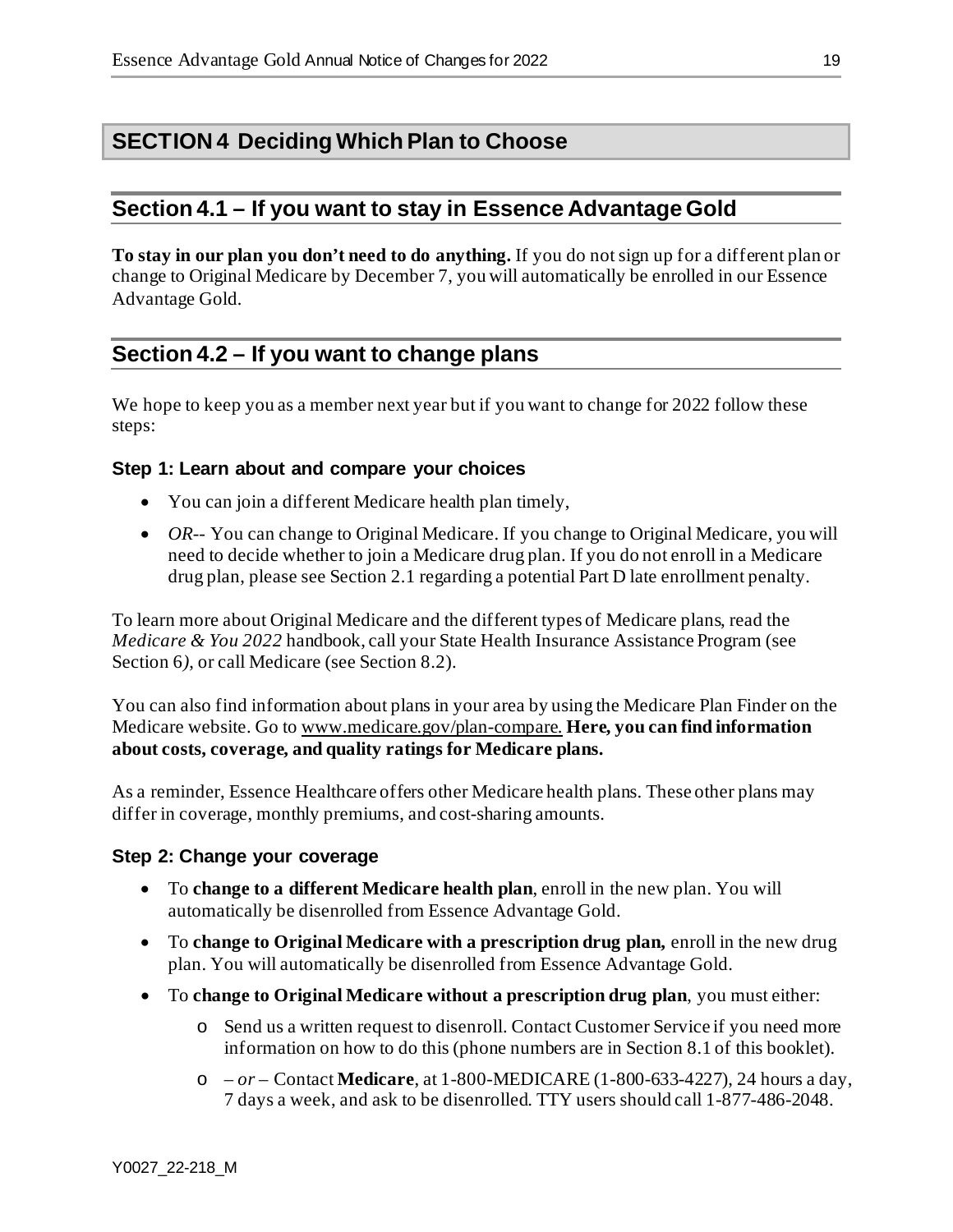If you want to change to a different plan or to Original Medicare for next year, you can do it from **October 15 until December 7.** The change will take effect on January 1, 2022.

#### **Are there other times of the year to make a change?**

In certain situations, changes are also allowed at other times of the year. For example, people with Medicaid, those who get "Extra Help" paying for their drugs, those who have or are leaving employer coverage, and those who move out of the service area may be allowed to make a change at other times of the year. For more information, see Chapter 10, Section 2.3 of the *Evidence of Coverage.*

If you enrolled in a Medicare Advantage plan for January 1, 2022, and don't like your plan choice, you can switch to another Medicare health plan (either with or without Medicare prescription drug coverage) or switch to Original Medicare (either with or without Medicare prescription drug coverage) between January 1 and March 31, 2022. For more information, see Chapter 10, Section 2.2 of the *Evidence of Coverage*.

# **SECTION 6 Programs That Offer Free Counseling about Medicare**

The State Health Insurance Assistance Program (SHIP) is a government program with trained counselors in every state. In California, the SHIP is called "HICAP" which stands for Health Insurance Counseling & Advocacy Program.

HICAP is independent (not connected with any insurance company or health plan). It is a state program that gets money from the Federal government to give **free** local health insurance counseling to people with Medicare. HICAP counselors can help you with your Medicare questions or problems. They can help you understand your Medicare plan choices and answer questions about switching plans. You can call HICAP at 1-800-434-0222. You can learn more about HICAP by visiting their website

[https://www.aging.ca.gov/Programs\\_and\\_Services/Medicare\\_Counseling/.](https://www.aging.ca.gov/Programs_and_Services/Medicare_Counseling/)

# **SECTION 7 Programs That Help Pay for Prescription Drugs**

You may qualify for help paying for prescription drugs. Below we list different kinds of help:

• **"Extra Help" from Medicare.** People with limited incomes may qualify for "Extra Help" to pay for their prescription drug costs. If you qualify, Medicare could pay up to 75% or more of your drug costs including monthly prescription drug premiums, annual deductibles, and coinsurance. Additionally, those who qualify will not have a coverage gap or late enrollment penalty. Many people are eligible and don't even know it. To see if you qualify, call: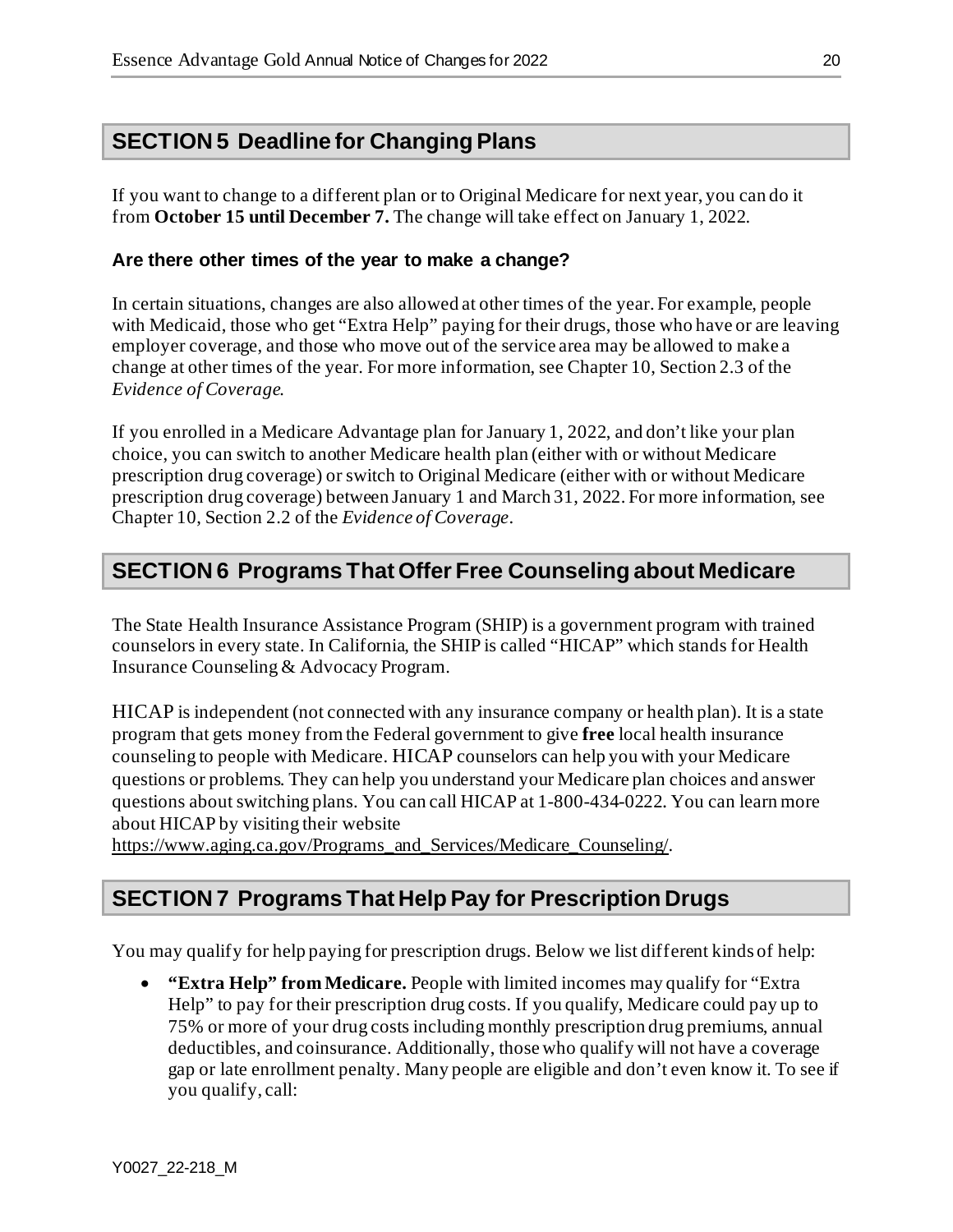- o 1-800-MEDICARE (1-800-633-4227). TTY users should call 1-877-486-2048, 24 hours a day/7 days a week;
- o The Social Security Office at 1-800-772-1213 between 7 am and 7 pm, Monday through Friday. TTY users should call, 1-800-325-0778 (applications); or
- o Your State Medicaid Office (applications).
- **Prescription Cost-sharing Assistance for Persons with HIV/AIDS.** The AIDS Drug Assistance Program (ADAP) helps ensure that ADAP-eligible individuals living with HIV/AIDS have access to life-saving HIV medications. Individuals must meet certain criteria, including proof of State residence and HIV status, low income as defined by the State, and uninsured/under-insured status. Medicare Part D prescription drugs that are also covered by ADAP qualify for prescription cost-sharing assistance through the California Office of AIDS*.* For information on eligibility criteria, covered drugs, or how to enroll in the program, please contact the California Office of AIDS at: the California Department of Public Health a[t https://www.cdph.ca.gov](https://www.cdph.ca.gov/)*,* or call 1-916-558-1784.

# **SECTION 8 Questions?**

# **Section 8.1 – Getting Help from Essence Advantage Gold**

Questions? We're here to help. Please call Customer Service at 1-855-996-8422. (TTY only, call 711). We are available for phone calls seven days a week from 8 a.m. to 8 p.m. You may reach a messaging service on weekends from April 1 through September 30 and holidays. Please leave a message and your call will be returned the next business day. Calls to these numbers are free.

#### **Read your 2022** *Evidence of Coverage* **(it has details about next year's benefits and costs)**

This *Annual Notice of Changes* gives you a summary of changes in your benefits and costs for 2022. For details, look in the 2022 *Evidence of Coverage* for Essence Advantage Gold*.* The *Evidence of Coverage* is the legal, detailed description of your plan benefits. It explains your rights and the rules you need to follow to get covered services and prescription drugs. A copy of the *Evidence of Coverage* is located on our website a[t www.EverythingEssence.com](http://www.everythingessence.com/). You may also call Customer Service to ask us to mail you an *Evidence of Coverage*.

### **Visit our Website**

You can also visit our website a[t www.EverythingEssence.com.](http://www.everythingessence.com/) As a reminder, our website has the most up-to-date information about our provider network (Provider/Pharmacy Directory) and our list of covered drugs (Formulary/Drug List).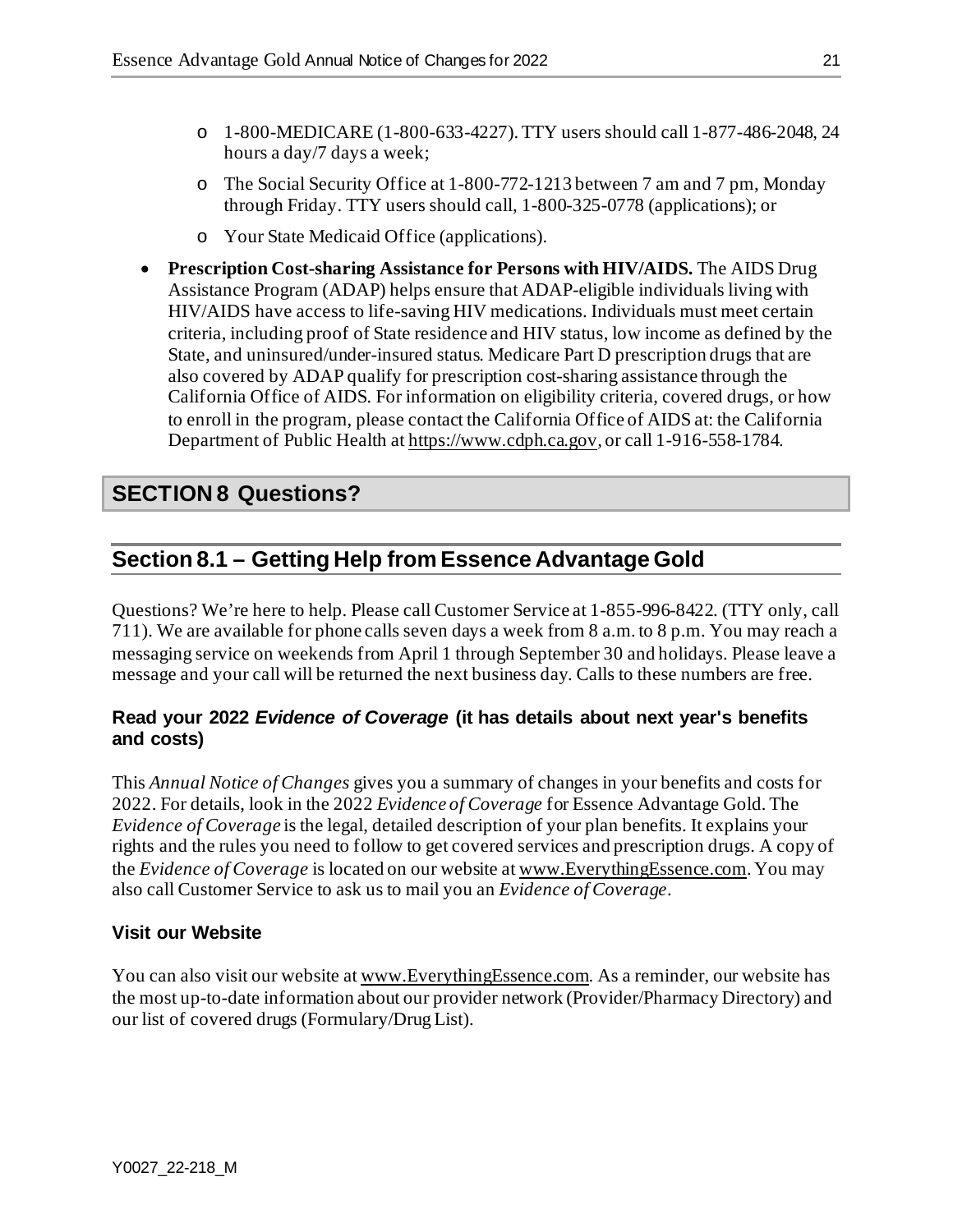# **Section 8.2 – Getting Help from Medicare**

To get information directly from Medicare:

#### **Call 1-800-MEDICARE (1-800-633-4227)**

You can call 1-800-MEDICARE (1-800-633-4227), 24 hours a day, 7 days a week. TTY users should call 1-877-486-2048.

#### **Visit the Medicare Website**

You can visit the Medicare website [\(www.medicare.gov\)](http://www.medicare.gov/). It has information about cost, coverage, and quality ratings to help you compare Medicare health plans. You can find information about plans available in your area by using the Medicare Plan Finder on the Medicare website. (To view the information about plans, go t[o www.medicare.gov/plan](http://www.medicare.gov/plan-compare)[compare\)](http://www.medicare.gov/plan-compare).

#### **Read** *Medicare & You 2022*

You can read the *Medicare & You 2022* handbook. Every year in the fall, this booklet is mailed to people with Medicare. It has a summary of Medicare benefits, rights and protections, and answers to the most frequently asked questions about Medicare. If you don't have a copy of this booklet, you can get it at the Medicare website [\(www.medicare.gov](https://www.medicare.gov/)) or by calling 1-800-MEDICARE (1-800-633-4227), 24 hours a day, 7 days a week. TTY users should call 1-877-486-2048.